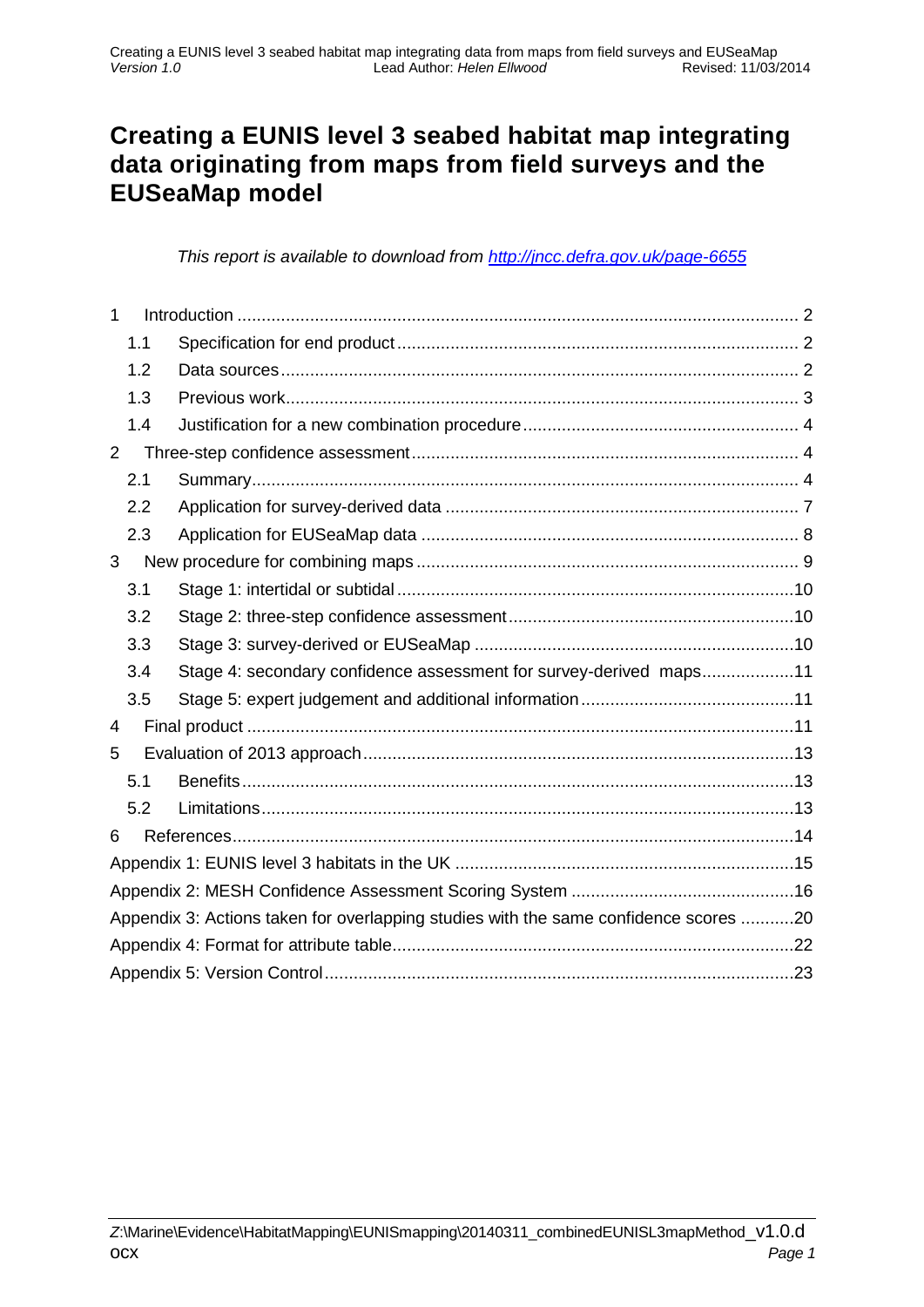Creating a EUNIS level 3 seabed habitat map integrating data from maps from field surveys and EUSeaMap<br>Version 1.0 Revised: 11/03/2014 *Version 1.0* Lead Author: *Helen Ellwood* 

# <span id="page-1-0"></span>**1 Introduction**

The present document describes the procedure used to create a EUNIS level 3 seabed habitat map integrating data originating from maps from field surveys and the EUSeaMap model. The work aims to create a map that presents the best available information on the distribution of EUNIS level 3 habitats at any location in UK waters. This dataset is required for, among other things, assessments of progress towards networks of marine protected areas (MPAs) in the UK and marine spatial planning.

The work was originally planned for quarter 4 of 2013-2014 but brought forward to quarter 3 due to the product being required for an assessment of progress towards an MPA network. Consequently, some habitat maps that were produced as part of the Marine Conservation Zones (MCZ) verification surveys in 2012 & 2013 were not ready for inclusion. These maps will be incorporated into future revisions of the product.

## <span id="page-1-1"></span>**1.1 Specification for end product**

The aim was to produce a single map layer displaying the best quality EUNIS level 3 data at any location. Furthermore, the process for producing the layer needed to be:

- Repeatable:
- Transparent;
- Easy to explain and understand;
- Objective:
- Fully documented;
- Appropriate for EUNIS level 3 habitats; and,
- Appropriate for the UK, intertidal and subtidal areas.

Any location would show only a single value describing the habitat at EUNIS level 3, *i.e.* no overlapping polygons leading to multiple possible values at a location. The data at any location should be the best available to describe the EUNIS level 3 habitat type (i.e. the most likely to be correct).

EUNIS level 3 habitats are listed in Appendix 1 and describe physical habitats classified using biologically meaningful parameters – substrate type, and additionally for rock: energy and biological zone. Therefore a method was created to choose data based on their ability to describe these physical variables.

## <span id="page-1-2"></span>**1.2 Data sources**

The data used to create the final product are habitat maps created from field survey data combined with broad-scale predictive habitat maps created by overlaying classified oceanographic models with a broad-scale substrate map (in this case, EUSeaMap (Cameron and Askew, 2011)). Because of these two descriptions of the data types, the final product has previously been referred to as the combined survey/model EUNIS level 3 (L3) map.

**Maps from bespoke field surveys:** Through JNCC's obligations to assess and report on benthic habitats at a UK scale, it retains copies of the majority of the seabed habitat maps that exist for the UK. These maps were produced at a variety of spatial scales and describe habitats and biotopes at different levels of detail within the EUNIS habitat classification; they have also been produced using a variety of methods. In total, 209 survey-derived maps were combined in this present process with the map from the EUSeaMap habitat model.

**Broad-scale predictive map:** the EUSeaMap project produced a seabed habitat map of the entire UK marine area, including the extended continental shelf area, as part of a map covering the wider North Sea and Celtic Sea (Cameron and Askew, 2011); the project also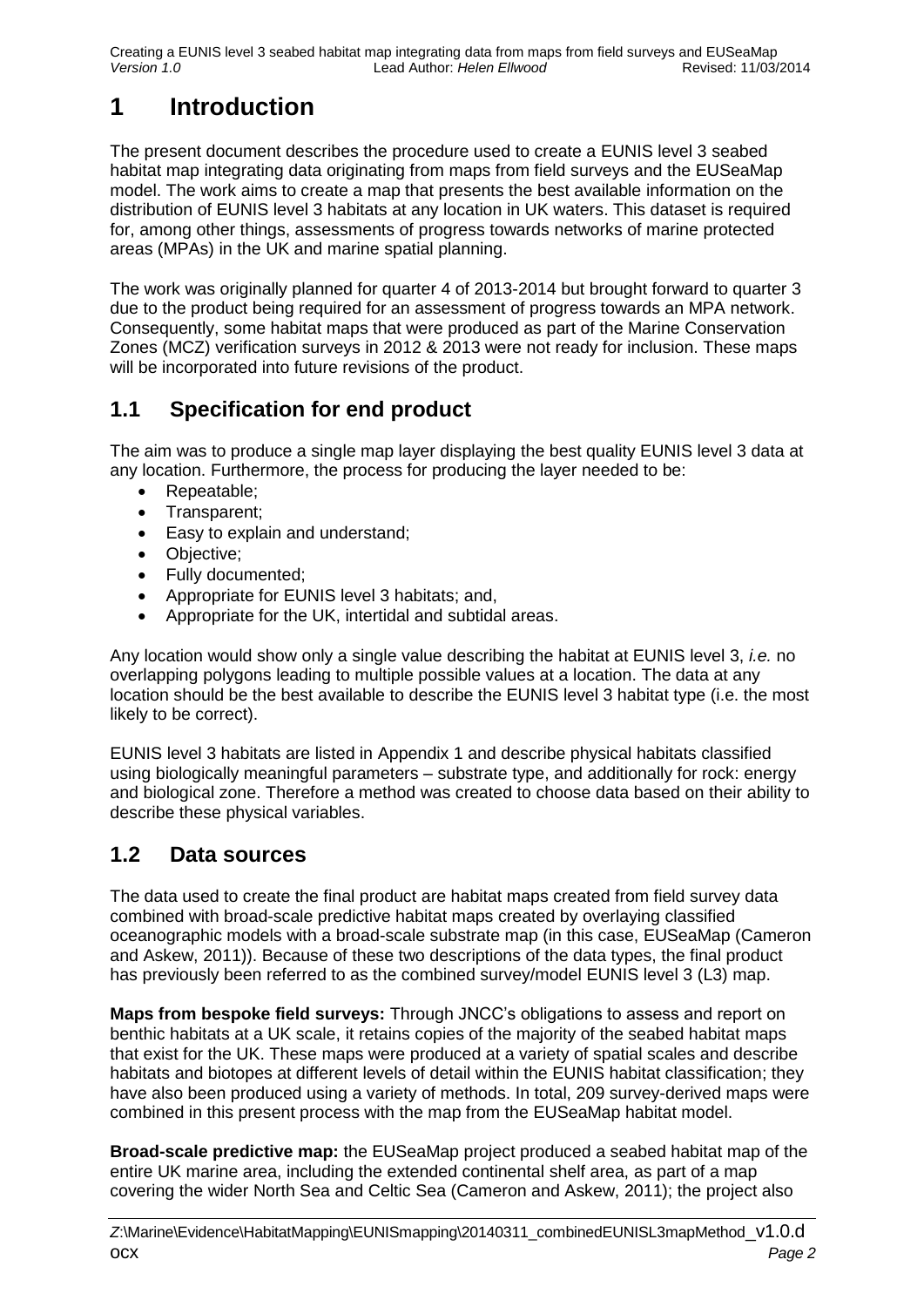Creating a EUNIS level 3 seabed habitat map integrating data from maps from field surveys and EUSeaMap<br>Version 1.0 Revised: 11/03/2014 *Version 1.0* Lead Author: *Helen Ellwood* 

produced equivalent maps for the Western Mediterranean and the Baltic Sea. It was produced by overlaying full-coverage datasets of the physical variables substrate type, current energy, wave energy, depth and light attenuation, matching the conditions at each location to the corresponding definitions of each EUNIS habitat type. This process generates a map that is consistent across large areas in terms of spatial scale and methods used; however, it is usually at a coarser spatial scale ('pixel' resolution of ~250m) than surveyderived maps and does not use all of the information available in all locations in the interest of consistency. EUSeaMap currently represents the most recent, up-to-date broad-scale predictive EUNIS habitat map for UK waters as it has been updated more recently than its predecessor UKSeaMap 2010 (McBreen *et al*., 2011).

It is not the case that there is such an apparent strong distinction between these two techniques for creating habitat maps – technically all maps are models to some extent and the substrate data in the broad-scale model is itself interpreted from survey data. In fact, increasingly the sorts of maps that are being produced as a result of surveys (e.g. MCZ verification surveys) are substrate maps, which are combined with energy, light and depth models in order to obtain EUNIS level 3 codes (if rock is present, otherwise substrate is enough), which is roughly equivalent to the procedure used in the broad-scale predictive mapping (EUSeaMap). The major difference being the generally higher resolution of the bathymetric and substrate data from modern field surveys.

### <span id="page-2-0"></span>**1.3 Previous work**

JNCC created the first combined survey/model map to aid the identification of possible MCZs in 2011. In places survey-derived maps overlapped, and all of the subtidal survey maps overlapped the UK broad-scale predictive map that was used in this version - UKSeaMap 2010 (McBreen *et al*., 2011). The following decision process was applied to select which map to use in the event of an overlap:

- For an overlap between **UKSeaMap 2010 and an intertidal survey-derived map**, intertidal data were always given priority as UKSeaMap 2010 was only designed to model the subtidal marine environment and only extends into the intertidal area because of its coarse spatial resolution.
- For an overlap between **UKSeaMap 2010 and a subtidal survey-derived map**, a survey map required a MESH confidence\* scores > 58 % to replace the UKSeaMap 2010 map.
- For an overlap between **survey-derived maps** (intertidal, subtidal or a combination), the map with the highest MESH confidence\* score was used.

\* The **MESH confidence assessment<sup>1</sup>** is a way of scoring a habitat map based on the quality of the remote sensing data, the ground-truthing data and the data interpretation techniques used to generate the map. These three criteria are assessed using a total of 15 (3 sets of 5) more specific criteria, which are scored and combined to provide a total score between 0 and 100. The score is a qualitative indication of the confidence one can have in using the map, **not** the probability (or likelihood) of the habitat class being present on the seabed at any location. To read more about the MESH confidence assessment method, see MESH Project (2008). A cut-off score of 58 % was applied because the survey techniques must have included a combination of remote sensing and ground truthing to derive the habitat map, suggesting that one can have some confidence in the habitat assignment.

 $\overline{a}$ <sup>1</sup>MESH Project (2008)[: www.searchmesh.net/Default.aspx?page=1635](http://www.searchmesh.net/Default.aspx?page=1635)

*Z*:\Marine\Evidence\HabitatMapping\EUNISmapping\20140311\_combinedEUNISL3mapMethod\_v1.0.d ocx *Page 3*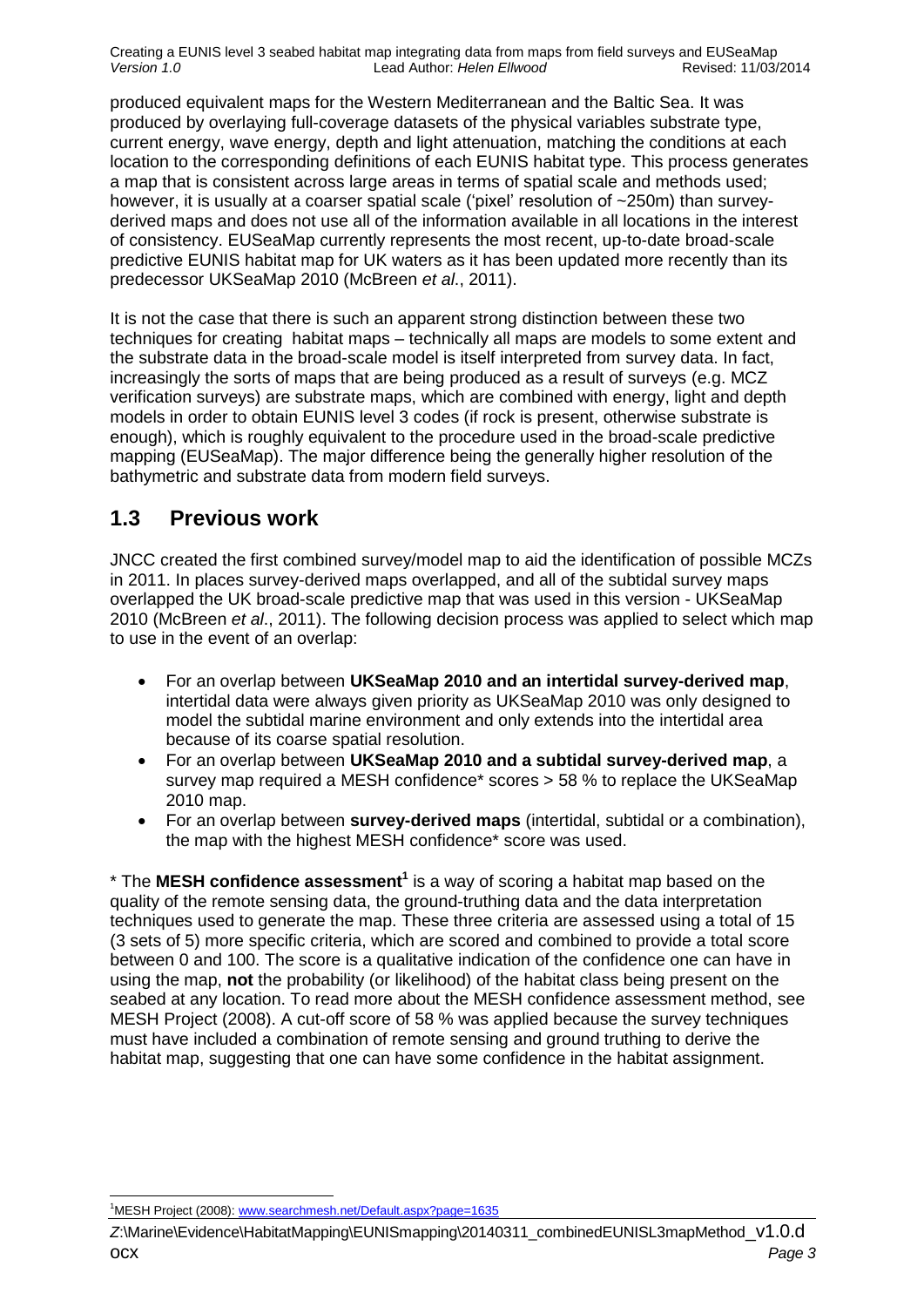Creating a EUNIS level 3 seabed habitat map integrating data from maps from field surveys and EUSeaMap<br>Version 1.0 Lead Author: Helen Ellwood Revised: 11/03/2014 *Version 1.0* Lead Author: *Helen Ellwood* 

## <span id="page-3-0"></span>**1.4 Justification for a new combination procedure**

For the 2013 version of combined survey/model map, a new procedure for assessing confidence and combining the various datasets was produced to address the following concerns raised about the method used in 2011 (Section [1.3](#page-2-0) above):

- 1. The MESH confidence assessment method does not assess a map's ability to distinguish habitats of a certain level of detail; it is a more generic assessment that could be applied to a wide variety of maps. The process was originally designed to encourage best practice in habitat mapping by highlighting the factors that affect the quality of maps. At the time of its development in 2008, it focussed on a broad application to historic maps as recent survey data made up a smaller proportion of the total maps available. The method gives a higher score when biological data are used to develop a map, which in some cases can be misleading when reviewing a (physical) EUNIS level 3 map originally classified to level 5 or 6. This is because some sedimentary biotopes occur under one sediment type in the classification hierarchy while not being specific to one sediment type. If one of these biotopes were to be assigned based on species composition alone, while occurring on a different sediment type, the incorrect sediment type would be assigned when it is aggregated up to level 3. This issue is a known problem in the current EUNIS habitat classification that will be addressed in future updates.
- 2. The decision of whether to use a survey map or the broad-scale predictive modelled map at any position was based only on the survey map confidence, regardless of the confidence of the modelled map, meaning that:
	- a. The confidence in the final combined map could not be described consistently everywhere – survey-derived map confidence was described using the MESH method; UKSeaMap 2010 confidence was described using a separate method.
	- b. Variation in the confidence in UKSeaMap 2010 was not considered; therefore some low confidence areas of UKSeaMap may have excluded some overlapping survey maps that scored just under the 58 % cut-off, while high quality UKSeaMap 2010 data may have been excluded by some survey maps that scored just over the 58 % cut-off.
- 3. Although the MESH confidence assessment is straightforward, it takes some time to gain a full understanding of what it is actually showing. A common misconception has been that the percentage score represents the likelihood of finding a particular habitat at a location.

# <span id="page-3-1"></span>**2 Three-step confidence assessment**

## <span id="page-3-2"></span>**2.1 Summary**

The term "confidence" with regards to habitat maps can have many meanings and therefore should be qualified whenever it is used. Confidence is a term sometimes applied to the accuracy/uncertainty of the map based on external validation (testing the map with groundtruthing data that were not used in the map-making). This can be a very useful statistic but presents some challenges: data for validation are likely to be scarce, and the difference in spatial scales between a validation point (e.g. grab sample) and the map polygons means that mis-matches may be very common in spatially heterogeneous areas such as habitat mosaics.

The MESH confidence assessment delivers a confidence score that indicates the quality of the process used to make a biotope map and explains the relative reliability of different maps. However, because it refers to the mapping process as a whole, it does not give an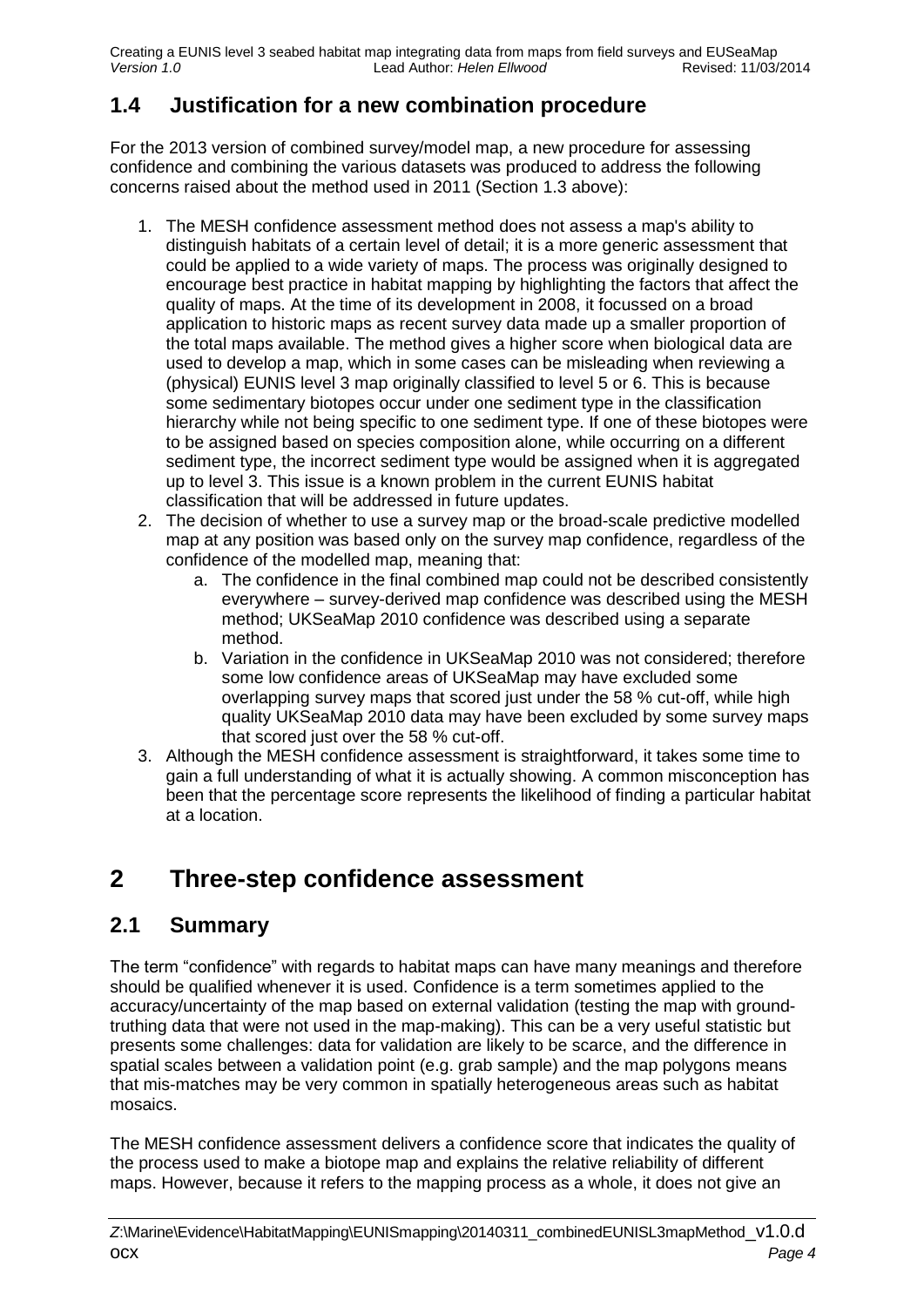Creating a EUNIS level 3 seabed habitat map integrating data from maps from field surveys and EUSeaMap<br>Version 1.0 Revised: 11/03/2014 *Version 1.0* Lead Author: *Helen Ellwood* 

indication of the probability (or likelihood) of any of the habitat classes in the map being present on the seabed at any location.

As a compromise between these alternatives, and to address the points in the previous section, a new confidence assessment was developed that produces a qualitative score indicating the likelihood of a particular habitat being correctly mapped within a study area. This was achieved by considering each of the MESH confidence criteria together with other factors affecting map quality and choosing those likely to have the greatest effect on the overall accuracy of the habitat assignments. Therefore, contrary to the original 15 criteria used in the MESH confidence assessment, the new confidence assessment method uses only three criteria:

- 1. Remote sensing coverage
- 2. Amount of sampling
- 3. Distinctness of class boundaries

*Remote sensing coverage* and *amount of sampling* are similar to the MESH criteria *remote sensing coverage* and *ground truthing density*, the former being deemed the most important factor in accurately delineating the class boundaries and the latter being the most important factor in accurately assigning the habitat type to each remotely sensed class. The *distinctness of class boundaries* criterion is not solely based on the techniques used to make the map and therefore does not have an equivalent in the MESH confidence assessment. It is rather a feature of the data and the particular habitats it surveyed, which are considered to have a large influence on the quality of the final map.

The three-step confidence assessment can be represented by a simple decision tree, in which the second and third questions depend on the answers to the previous questions, and the final score is a sum of the points awarded for each criterion [\(Figure 1;](#page-4-0) see [Table 1](#page-5-0) for more details on how each criterion is assessed). The final score will range between 0 and 4 with 4 representing the 'best' type of map. Note, however, that this is a qualitative assessment, therefore a score of 4 does not equate to a perfect or 100 % accurate map. The combinations of scores that can possibly result in each final score are shown in [Table 2.](#page-6-1)



<span id="page-4-0"></span>Figure 1: three-step confidence decision tree; the assessor starts at the top and follows the arrows. Stars/points are awarded according to the answers given and the final score is the sum of the stars/points.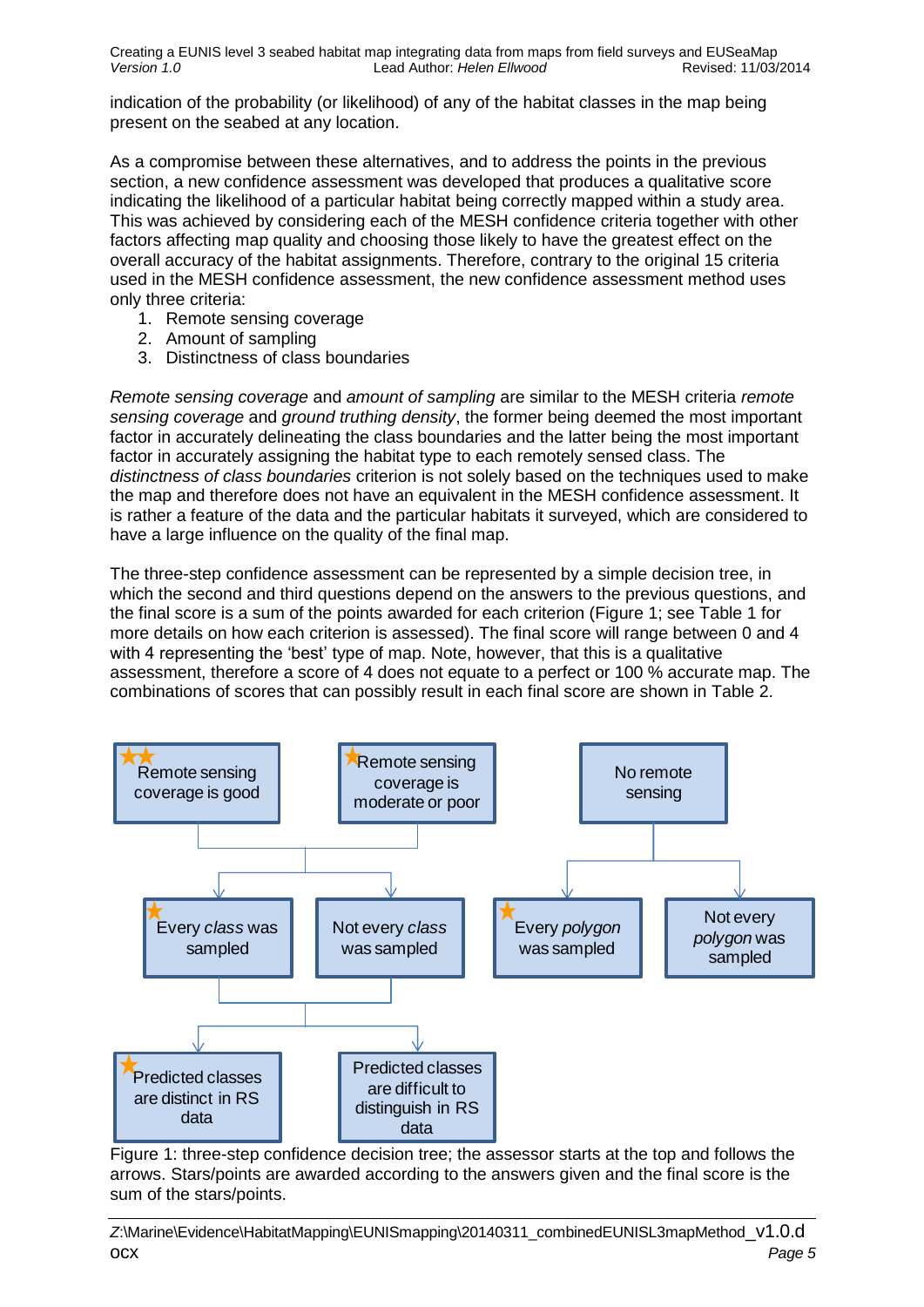Table 1: guidance on the application of the three-step confidence assessment method in scoring a EUNIS level 3 habitat map.

<span id="page-5-0"></span>

| <b>Name of</b><br>criterion                   | <b>Possible</b><br><b>scores</b> | <b>Description</b>                                                                                                                                                                                                                                                                                                                                                                                                                                                                                                                                                                   | <b>Sources of potential ambiguity</b>                                                                                                                                                                                                                                                                                                                                                                                                                                                                                         |
|-----------------------------------------------|----------------------------------|--------------------------------------------------------------------------------------------------------------------------------------------------------------------------------------------------------------------------------------------------------------------------------------------------------------------------------------------------------------------------------------------------------------------------------------------------------------------------------------------------------------------------------------------------------------------------------------|-------------------------------------------------------------------------------------------------------------------------------------------------------------------------------------------------------------------------------------------------------------------------------------------------------------------------------------------------------------------------------------------------------------------------------------------------------------------------------------------------------------------------------|
| <b>Remote</b><br>sensing<br>coverage          | 0, 1 or 2                        | How much of the study area is surveyed by remote sensing?<br>2 points: coverage is good<br>1 point: coverage is moderate or poor<br>0 points: no remote sensing used<br>Remote sensing techniques include multi-beam or single beam<br>echo sounder, side-scan sonar and aerial photography, among<br>others.                                                                                                                                                                                                                                                                        | There is some ambiguity in the amount of remote<br>sensing that classes as "good" (2 points) and "moderate<br>or poor" (1 point). This is to allow an element of expert<br>judgement, based on the homogeneity of the seabed, the<br>remote sensing technique used, whether the survey was<br>inter-tidal or sub-tidal and any other factors considered<br>relevant. A suggested rule of thumb is that over around<br>90% coverage is "good".                                                                                 |
| <b>Amount of</b><br>sampling                  | 0 or 1                           | Was there an adequate amount of sampling to identify every<br>polygon?<br>If there is any remote sensing data (i.e. if question one scores<br>1 or 2):<br>1 point: every/almost every class in the map was sampled.<br>0 points: not every class in the map was sampled.<br>If there was no remote sensing (i.e. if question one scores 0):<br>1 point: every/almost every polygon in the map was sampled.<br>0 points: not every polygon in the map was sampled.<br>Sampling techniques include grab sampling, photos, videos,<br>shore survey and diver observation, among others. | "almost every class" is included here to allow the use of<br>expert judgement in awarding a point for sampling.<br>This question is more difficult for inter-tidal maps, as a<br>surveyor can see a larger area around him/her.<br>Therefore some judgement may be required about<br>whether the density of sampling was adequate.                                                                                                                                                                                            |
| <b>Distinctness</b><br>of class<br>boundaries | 0 or 1                           | This question is only answered if there is remote sensing data<br>(i.e. if question one scores 1 or 2).<br>How easy is it to distinguish the classes in the remote sensing<br>data and the boundaries between the classes?<br>1 point: the classes are distinct in the remote sensing data<br>0 points: some of the classes are difficult to distinguish in the<br>remote sensing data.                                                                                                                                                                                              | An example of when it would be easy to distinguish<br>classes is where the map only contains rock and mud,<br>and the area has been surveyed with a multi-beam echo<br>sounder. An example of when it would be difficult to<br>distinguish classes is where the map contains subtidal<br>coarse sediment, mixed sediment, and perhaps several<br>different biotopes. Coarse sediment and mixed sediment<br>are difficult to distinguish in acoustic remote sensing<br>data, and biotopes are often impossible to distinguish. |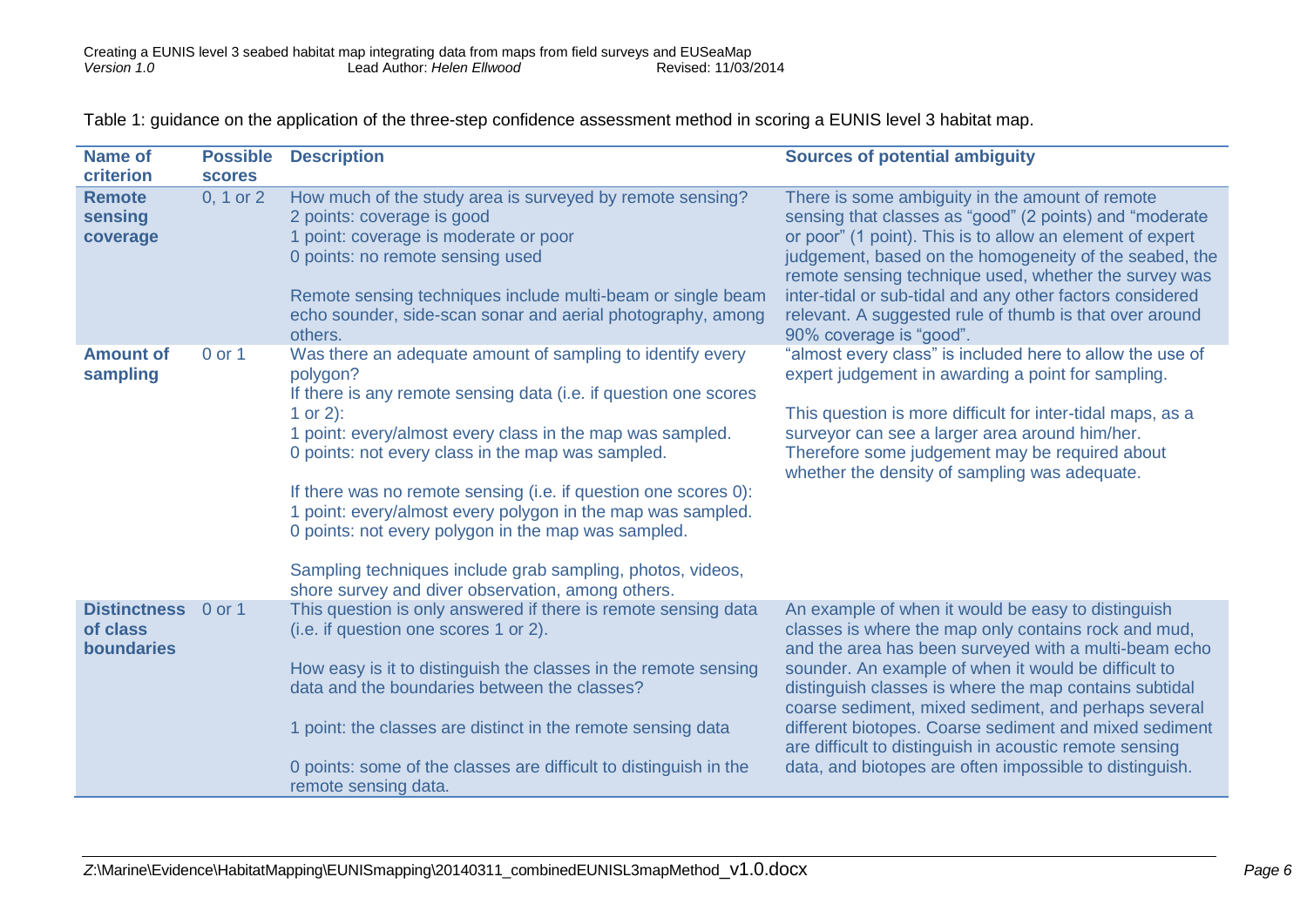<span id="page-6-1"></span>Table 2: all combinations of scores that are possible under the three-step scheme. Maps with equal scores are therefore assumed to have roughly similar levels of confidence, regardless of the route through the decision tree.

| <b>Score</b> | <b>Remote sensing</b><br>coverage | <b>Amount of</b><br>sampling | <b>Distinctness of</b><br>class boundaries |
|--------------|-----------------------------------|------------------------------|--------------------------------------------|
|              | $\star\star$                      |                              |                                            |
|              | $\star\star$                      |                              | ★                                          |
|              | **                                |                              |                                            |
|              |                                   |                              | ★                                          |
|              | **                                |                              |                                            |
|              | $\star$                           |                              |                                            |
|              |                                   |                              |                                            |
|              |                                   |                              |                                            |
|              |                                   |                              |                                            |
|              |                                   |                              |                                            |

## <span id="page-6-0"></span>**2.2 Application for survey-derived data**

The three-step confidence assessment was designed to be applicable to both survey-derived maps and maps from habitat models such as EUSeaMap. It also contains some flexibility to allow expert judgement to be used. However, the quantity of survey maps to assess necessitated a rule-based approach to be developed to obtain scores for the majority of the maps. Newly acquired maps, on the other hand, were assessed one-by-one according to the general guidelines in [Table 1.](#page-5-0)

JNCC used the following rules to assess the majority of older survey-derived habitat maps, which already had MESH confidence scores:

- 1. *Remote sensing coverage* was originally derived from the MESH RemoteCoverage criterion; therefore a map gained:
	- 0 stars if MESH RemoteCoverage = 0
	- 1 star if MESH RemoteCoverage = 1 or 2
	- 2 stars if MESH RemoteCoverage = 3
- 2. *Amount of sampling* was originally derived from the MESH GTDensity criterion, therefore a map gained:
	- 0 stars if MESH GTDensity = 0 or 1
	- 1 star if MESH GTDensity = 2 or 3

However, the MESH GTDensity scores were based on the original classes that were mapped; whereas for this we are interested in the EUNIS level 3 classes only. Therefore there will be some maps that score lower than they should.

- 3. *Distinctness of classes* requires a consideration of the type and number of habitats predicted, as well as the method of data collection. To simplify this process to allow many maps to be scored quickly, this criterion was assessed using the number of substrate types in a map as a proxy for the heterogeneity of the seabed and its ability to distinguish classes:
	- 0 stars if more than 2 different substrate types in map
	- 1 star if 1 or 2 different substrate types in map

The MESH criteria RemoteCoverage and GTDensity are described in Appendix 2 and MESH Project (2008).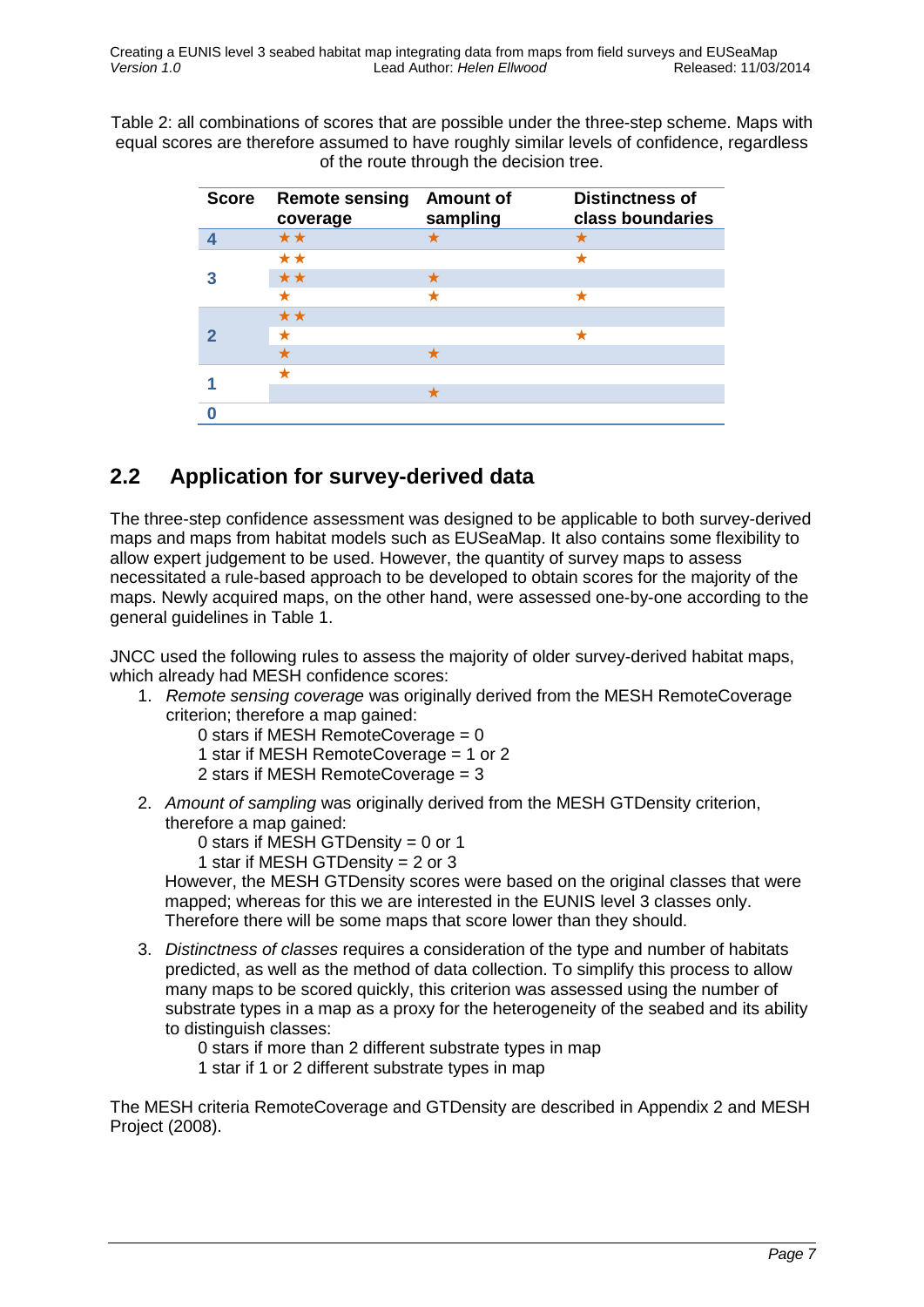Creating a EUNIS level 3 seabed habitat map integrating data from maps from field surveys and EUSeaMap<br>Version 1.0 Lead Author: Helen Ellwood Released: 11/03/2014 *Version 1.0* Lead Author: *Helen Ellwood* 

## <span id="page-7-0"></span>**2.3 Application for EUSeaMap data**

The three-step confidence assessment method scores aspects related to the direct mapping of the seabed by survey. For the EUSeaMap model, this is equivalent to scoring the substrate map that fed into it, as the other data come from continuous light, depth and energy models (Cameron and Askew, 2011).

The scoring of the EUSeaMap substrate layer followed the same rules as described above for the scoring of survey maps. This was possible because a confidence assessment had already been undertaken for this substrate layer, using a modified version of the MESH confidence assessment (see the UKSeaMap 2010 Technical Report 3 (McBreen and Askew, 2011)).

JNCC found that the EUSeaMap substrate scores tended to be lower than expected in places because no areas of the map scored 3 for the MESH criterion RemoteCoverage even though there was full-coverage multi-beam echo sounder data in places.

To allow the analysis and removal of overlaps based on confidence scores (see next section) the EUSeaMap map was split into four layers of equal confidence scores, *i.e.* one layer containing all EUSeaMap data with a total confidence score of 1, one layer containing all EUSeaMap data with a total confidence score of 2, etc.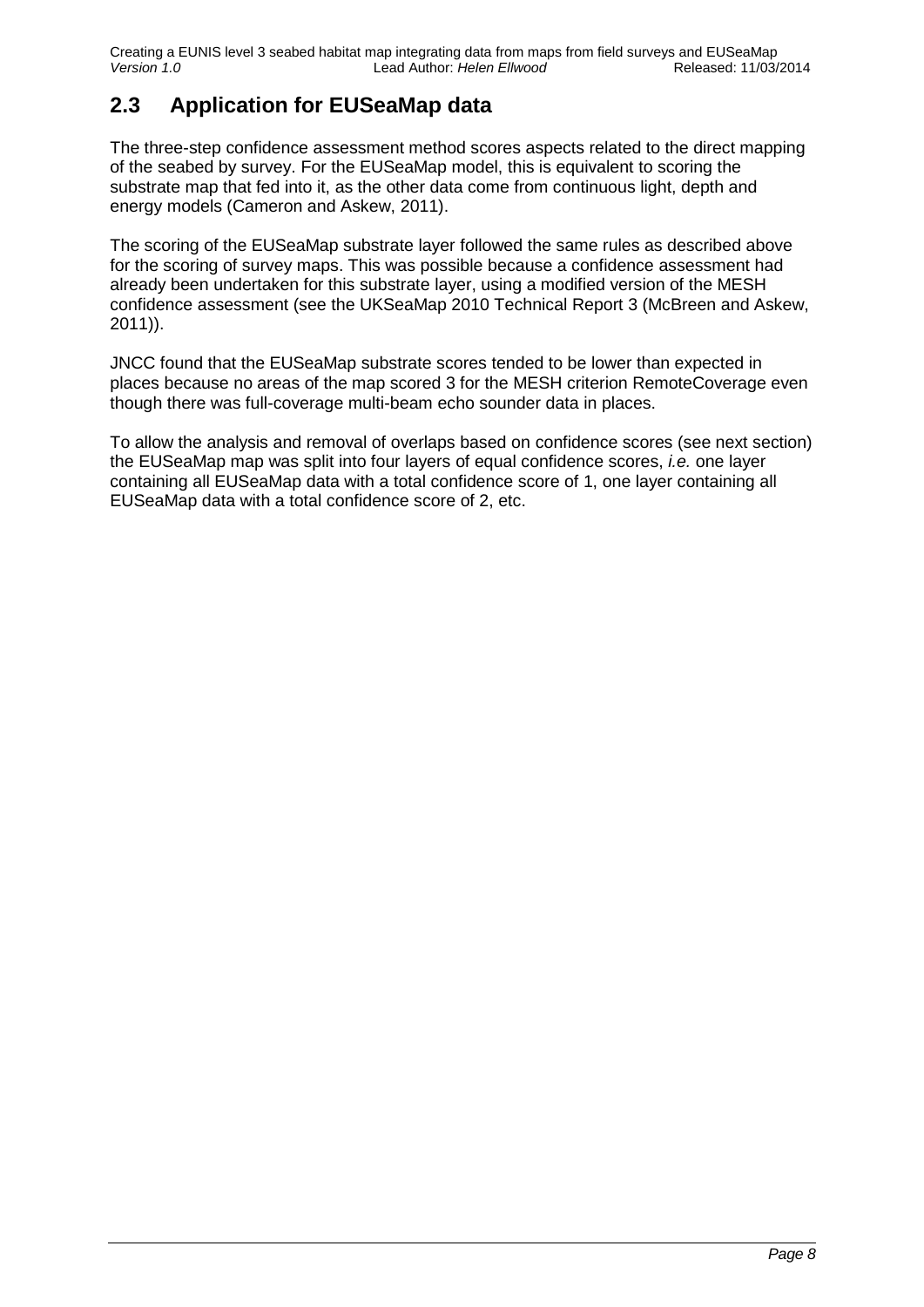Creating a EUNIS level 3 seabed habitat map integrating data from maps from field surveys and EUSeaMap<br>Version 1.0 Released: 11/03/2014 *Version 1.0* Lead Author: *Helen Ellwood* 

# <span id="page-8-0"></span>**3 New procedure for combining maps**

The new procedure for selecting the best map where two maps overlap follows a five-stage decision tree. The majority of the maps are sorted at stage 2, which is based on the threestep confidence assessment method. This is applied to all datasets, including all surveyderived maps (containing intertidal and/or subtidal data) and the broad-scale map based on the EUSeaMap model [\(Figure 2\)](#page-8-1). The MESH confidence assessment score is also used, but only at a later stage and only if the new method of confidence assessment cannot distinguish between the overlapping maps.



<span id="page-8-1"></span>Figure 2: decision tree for the assessment of which of two overlapping habitat maps to use.

Sections [3.1](#page-9-0) to [3.5](#page-10-1) describe each stage in more detail and summarise the number of overlaps removed at each stage. Note: one overlap refers the entire overlapping area between two mapping studies. EUSeaMap is classed as four maps of equal confidence score in this process (as described in Section [2.3\)](#page-7-0).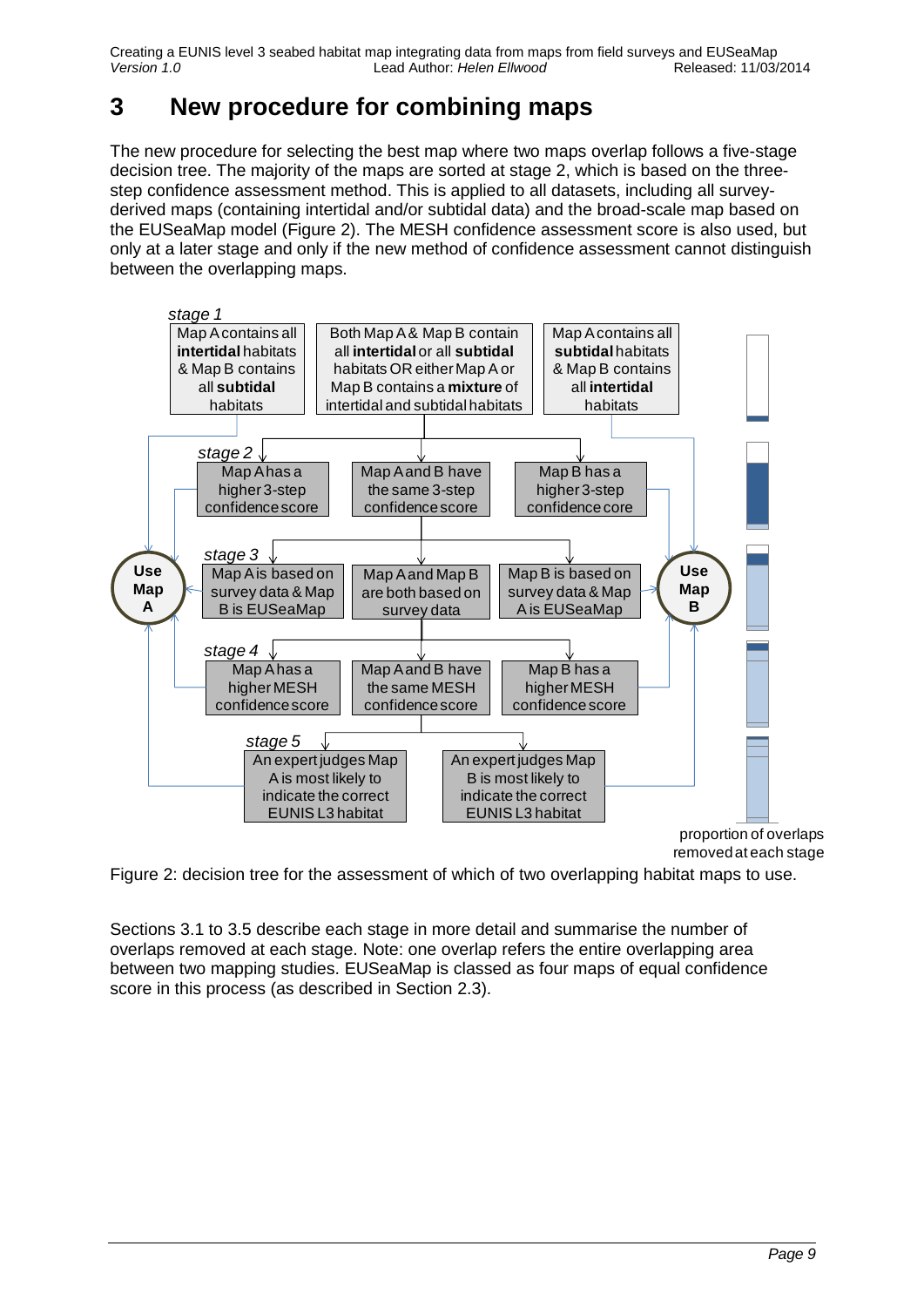Creating a EUNIS level 3 seabed habitat map integrating data from maps from field surveys and EUSeaMap<br>Version 1.0 Released: 11/03/2014 *Version 1.0* Lead Author: *Helen Ellwood* 

### <span id="page-9-0"></span>**3.1 Stage 1: intertidal or subtidal**



### <span id="page-9-1"></span>**3.2 Stage 2: three-step confidence assessment**



*697 of 993 overlaps removed in this stage*

*77 % of overlaps removed in total*

The three-step confidence assessment method described in Section [2](#page-3-1) is used in stage 2 of the decision tree and removes the majority of the overlaps by favouring the map with the highest score.

## <span id="page-9-2"></span>**3.3 Stage 3: survey-derived or EUSeaMap**



*123 of 993 overlaps removed in this stage*

*89 % of overlaps removed in total*

EUSeaMap is assessed using the same confidence assessment method as survey-derived maps (Section [2\)](#page-3-1); however, where a survey-derived map and EUSeaMap coincide and have identical scores, a further criterion must be used to determine which map to use. It was decided that in this situation, the surveyderived map would be used. This is based on the assumptions that the survey-based map (1) used all available data for map interpretation while EUSeaMap was restricted in the data it could use; and (2) is likely to be mapped at the most relevant spatial scale for the habitats in that location while the EUSeaMap resolution is fixed.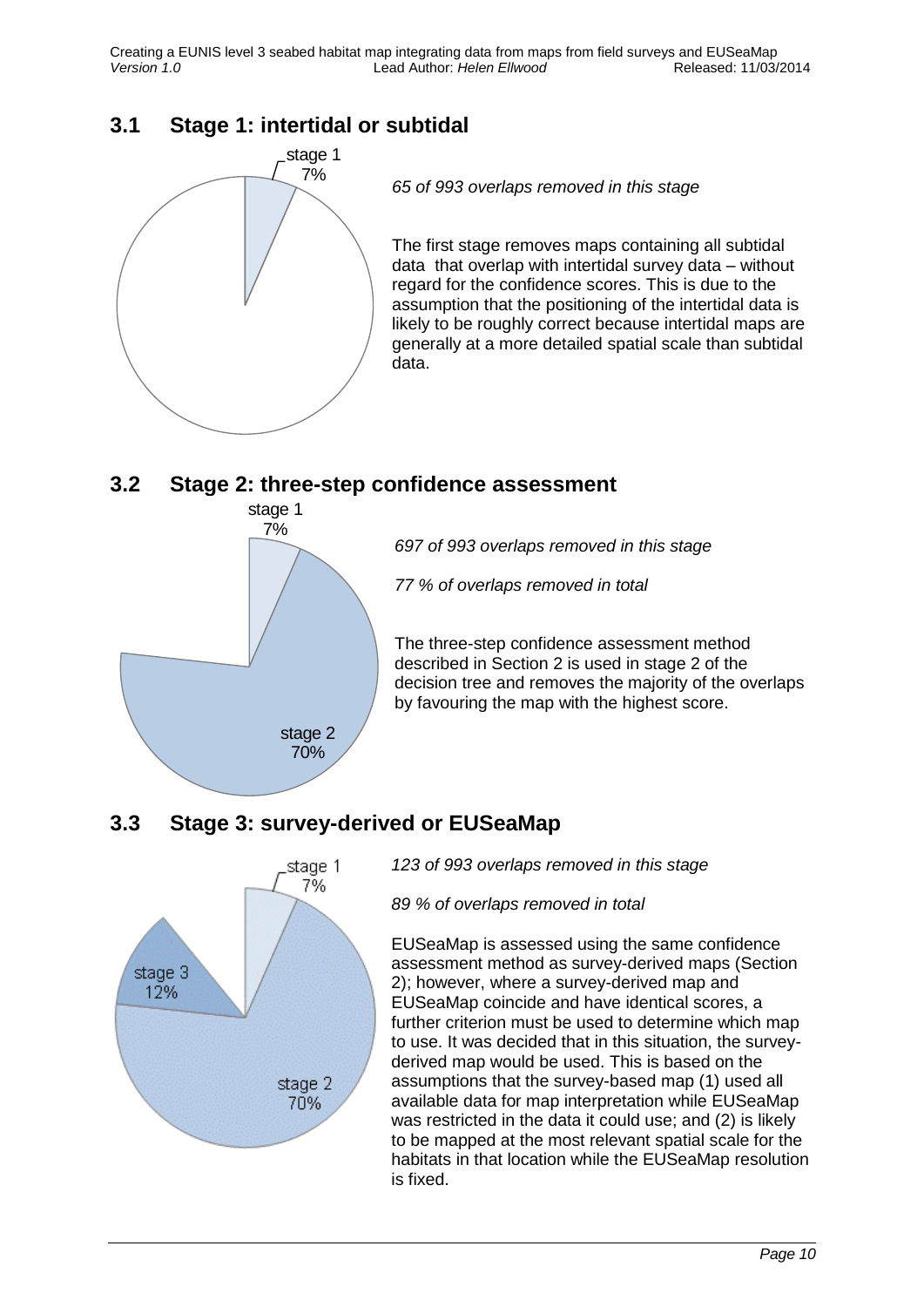### <span id="page-10-0"></span>**3.4 Stage 4: secondary confidence assessment for surveyderived maps**



*80 of 993 overlaps removed in this stage*

*97 % of overlaps removed in total*

The MESH confidence assessment was the primary tool for deciding which map to use in overlapping areas in the 2011 combined EUNIS level 3 map (described in Section [1.3\)](#page-2-0). For this 2013 version, it was used as a secondary assessment to determine which map to use where two overlapping survey-derived maps have the same score according to the 3-step assessment. The MESH confidence assessment was chosen for this because most of the survey-derived maps also had MESH confidence scores assigned and it provides a more detailed assessment of the quality of a map by including additional factors such as the age of data, the techniques used, positioning method and interpretation technique.

More information on the MESH confidence method is given in Appendix 2 and MESH Project (2008).



## <span id="page-10-1"></span>**3.5 Stage 5: expert judgement and additional information**

*28 of 993 overlaps removed in this stage*

*100 % of overlaps removed in total*

By stage 5, 97 % of overlaps had been resolved, leaving just 28 pairs of overlapping survey-derived maps with identical confidence scores according to both the three-step assessment and the MESH confidence assessment. Additional information (where available and relevant) and expert judgement were used to decide which map to clip using factors such as vintage, the relative level of spatial detail, whether the polygons were intertidal or subtidal and/or the survey techniques. Data that informed the decisions

included bathymetry, mean low water line, light penetration and energy, among others. All cases and the reasons for the final decision were recorded and listed in Appendix 3.

## <span id="page-10-2"></span>**4 Final product**

The final product [\(Figure 3\)](#page-11-0) is a vector feature class GIS layer with an associated attribute table as described in Appendix 4; it is based on the MESH 'translated habitat data exchange format' (Coltman, 2005). There is an accompanying spreadsheet containing metadata on each of 210 the datasets input to the study.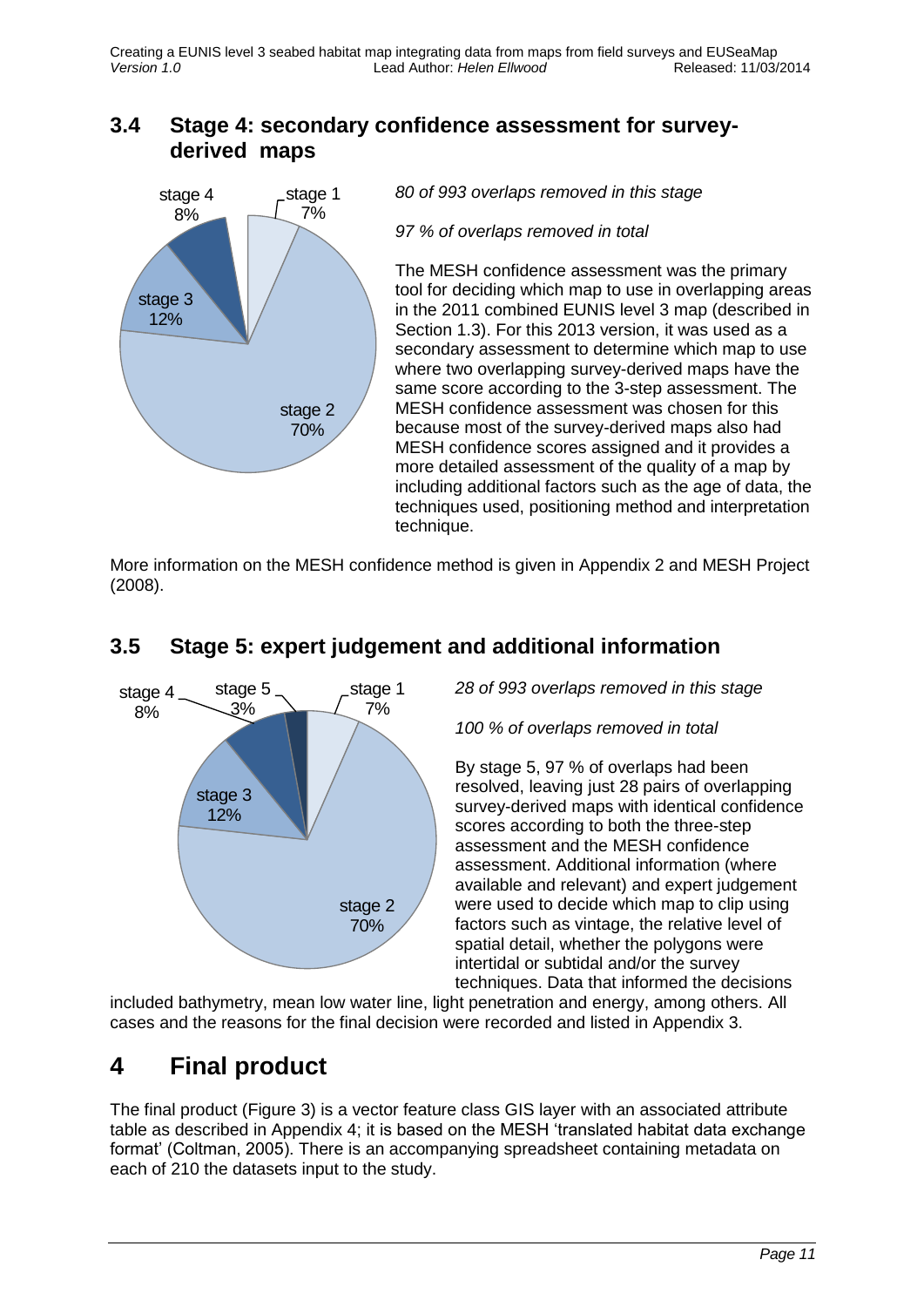



Figure 3: Left: combined survey/model EUNIS level 3 habitat map for

<span id="page-11-0"></span>the UK. Right: the distribution of survey-derived maps.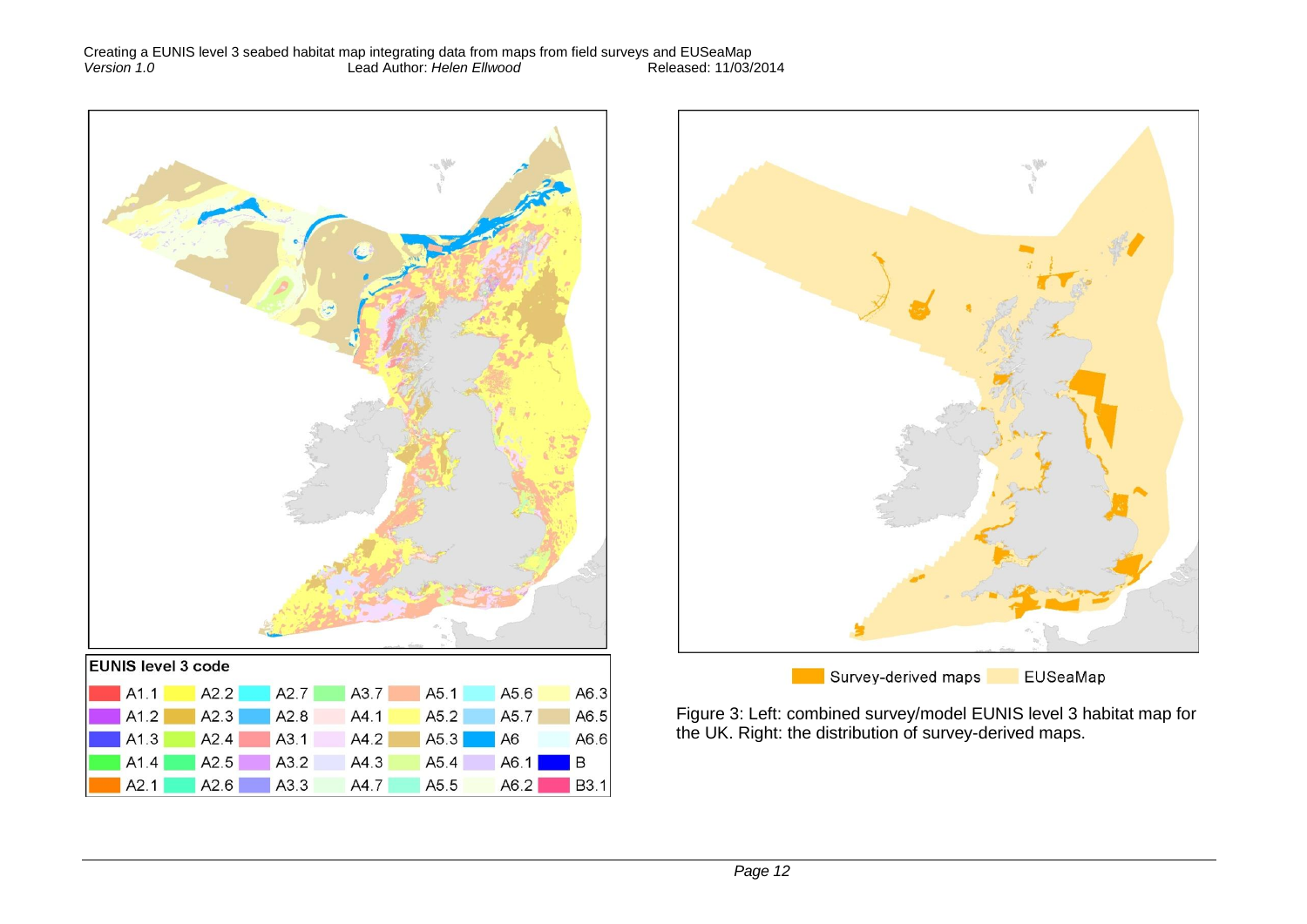# <span id="page-12-0"></span>**5 Evaluation of 2013 approach**

## <span id="page-12-1"></span>**5.1 Benefits**

The procedure described in Section [3](#page-8-0) addresses many of the issues described in Section  $1.4$ 

- 1. The three-step confidence assessment method has been specifically developed to score a map's ability to map EUNIS level 3 habitats.
- 2. The three-step confidence assessment method is applied to all survey-derived and broad-scale maps from habitat models, meaning:
	- a. The confidence in the final combined map can be described consistently everywhere; and,
	- b. Variation in the confidence of the broad-scale map from the EUSeaMap model is considered as well as confidence in the survey-derived maps.
- 3. The three-step confidence assessment method is based on only three criteria, and is scored out of four, making it simpler to understand.

## <span id="page-12-2"></span>**5.2 Limitations**

JNCC want to highlight the many limitations associated with the approach to deriving this product, clearly due to the variety in spatial scales and survey techniques used in the creation of the original habitat maps. These limitations are described in detail in a report written by Cefas and JNCC for the Marine Management Organisation in 2012 (MMO, 2012). JNCC strongly advise this report is read by anyone intending to use our 2013 product. However, users must note that the method used to create our 2013 product uses a revised approach to assessing the confidence and combining maps since the MMO report was written so some sections are no longer be relevant to this 2013 product.

Specific developments that may improve the process in future include:

- 1. In stage 1 of the decision tree (see Section [3.1\)](#page-9-0) a polygon-level assessment could favour all intertidal data over all subtidal data (as opposed to only whole maps that contain all intertidal data being favoured over whole maps that contain all subtidal data).
- 2. In this 2013 process, any polygons in survey habitat maps that were only classified as far as EUNIS level 2 were excluded and EUSeaMap was favoured, even if the survey map containing level 2 codes had a higher confidence score. For these cases, polygons from the survey maps classified to level 2 rock (A1, A3 or A4) could be extended to EUNIS level 3 using EUSeaMap energy levels to ensure the best available data being used at every location.
- 3. The third step of the confidence assessment (Section [2\)](#page-3-1) scores the distinctness of class boundaries. To save time, JNCC used a simple rule to answer the question for all older survey maps: if there are more than two substrate types in a map, then this step scored 0, otherwise it scored 1. Spending time looking at each of the maps and scoring accordingly may lead to an improved product as some substrate types are easier to distinguish than others.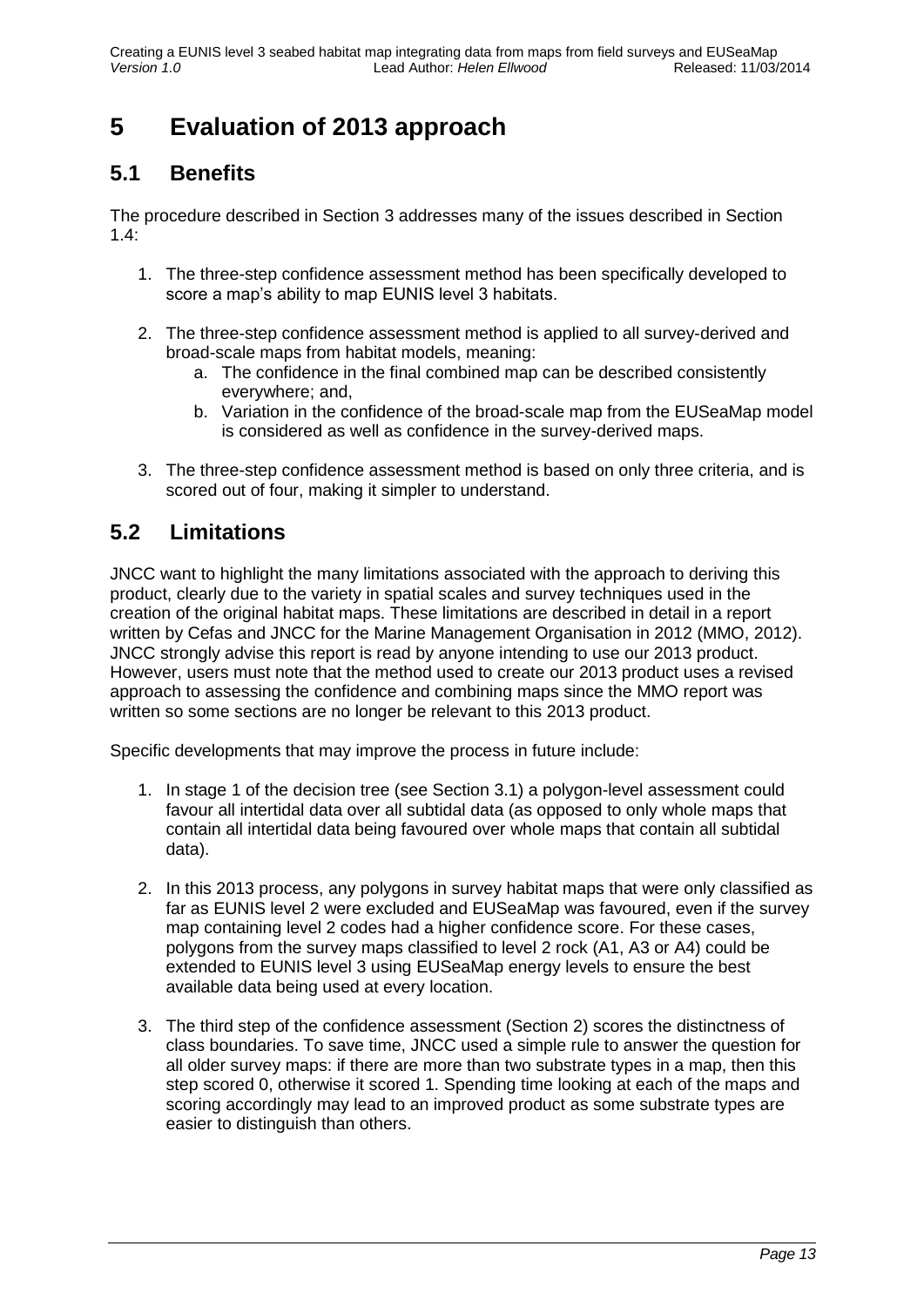Creating a EUNIS level 3 seabed habitat map integrating data from maps from field surveys and EUSeaMap<br>Version 1.0 Lead Author: Helen Ellwood Released: 11/03/2014 *Version 1.0* Lead Author: *Helen Ellwood* 

# <span id="page-13-0"></span>**6 References**

Cameron, A. and Askew, N. (eds.). 2011. EUSeaMap - Preparatory Action for development and assessment of a European broad-scale seabed habitat map final report. Available at <http://jncc.defra.gov.uk/euseamap> [Accessed 28th October 2013].

Coltman, N. 2005. The MESH Data Exchange Format. Available online at [www.searchmesh.net/PDF/MESH%20Translated%20Habitat%20DEF.pdf](http://www.searchmesh.net/PDF/MESH%20Translated%20Habitat%20DEF.pdf) [Accessed 28<sup>th</sup> October 2013].

Frost, N. 2010. Accessing and developing the required biophysical datasets and data layers for Marine Protected Areas network planning and wider marine spatial planning purposes. Report No 24: Task 2i. Intertidal habitats datalayer. Version (Final). Produced under Defra Contract MB0102. Available online at

[randd.defra.gov.uk/Default.aspx?Menu=Menu&Module=More&Location=None&Completed=0](http://randd.defra.gov.uk/Default.aspx?Menu=Menu&Module=More&Location=None&Completed=0&ProjectID=16368) [&ProjectID=16368](http://randd.defra.gov.uk/Default.aspx?Menu=Menu&Module=More&Location=None&Completed=0&ProjectID=16368)

JNCC 2010. Correlation Table showing Relationships between Marine Habitat Classifications (2004 and 2007 versions) and Habitats Listed for Protection. Available online at: [http://jncc.defra.gov.uk/pdf/EUNIS\\_Correlation\\_2007-11\\_20101206.pdf](http://www.jncc.gov.uk/pdf/EUNIS_Correlation_2007-11_20101206.pdf) [Accessed 12<sup>th</sup> January 2011].

McBreen, F., Askew, N., Cameron, A., Connor, D., Ellwood, H. & Carter, A. 2011. UKSeaMap 2010: Predictive mapping of seabed habitats in UK waters. *JNCC Report* No. 446.

MESH Project 2008. "MESH Confidence Assessment". Online resource available at [www.searchmesh.net/Default.aspx?page=1635](http://www.searchmesh.net/Default.aspx?page=1635) [Accessed 10<sup>th</sup> January 2012].

MMO 2012. Recommendations on the use of habitats maps in the planning process and requirements for future planning areas. A report produced for the Marine Management Organisation, pp 41. MMO Project No: 1014. ISBN: 978-1-909452-03-9. Available online at <http://www.marinemanagement.org.uk/evidence/1014.htm> [Accessed 28<sup>th</sup> October 2013].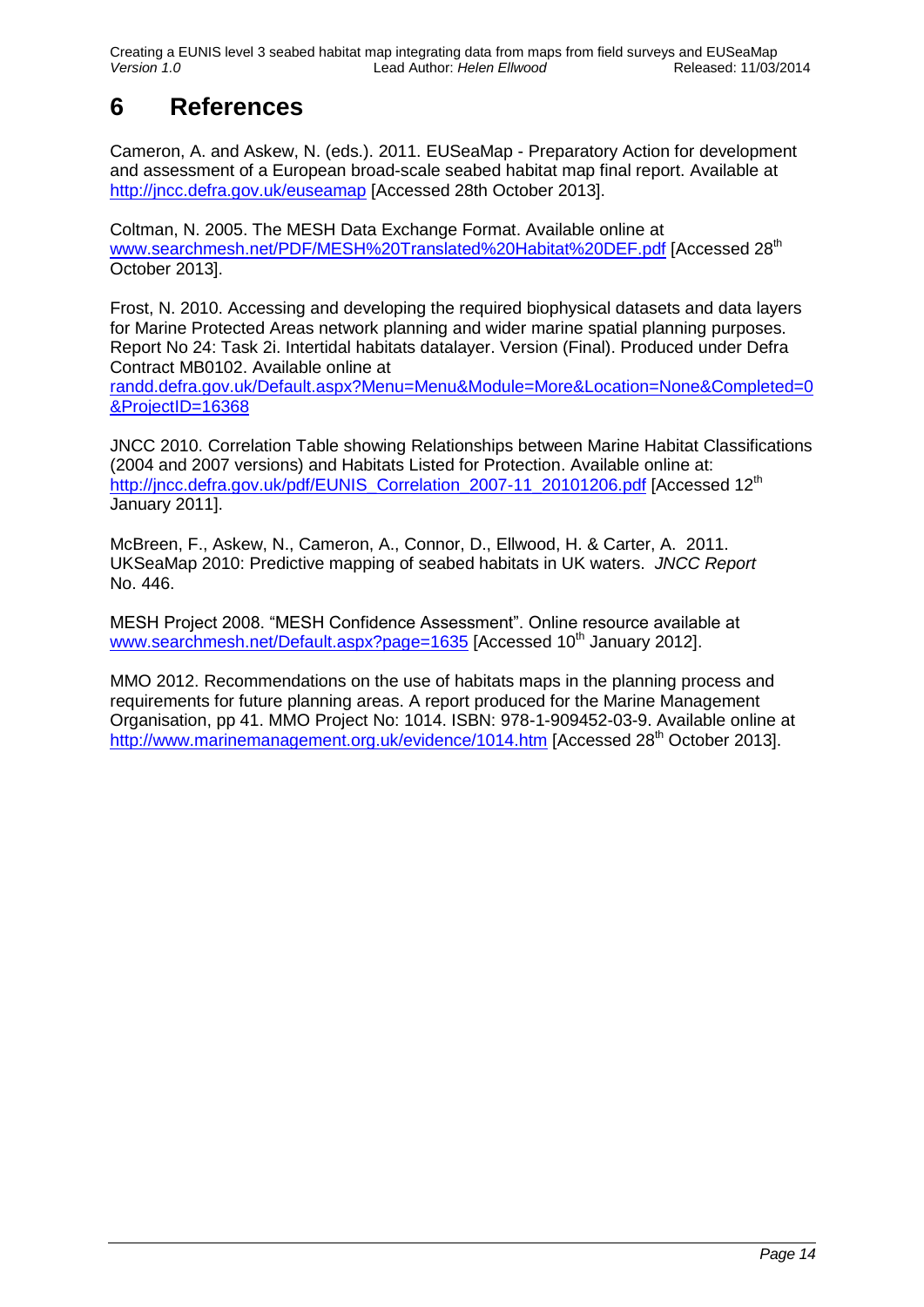# <span id="page-14-0"></span>**Appendix 1: EUNIS level 3 habitats in the UK**

| <b>EUNIS</b><br>code | <b>EUNIS name</b>                                                       |
|----------------------|-------------------------------------------------------------------------|
| A1.1                 | High energy littoral rock                                               |
| A1.2                 | Moderate energy littoral rock                                           |
| A1.3                 | Low energy littoral rock                                                |
| A1.4                 | <b>Features of littoral rock</b>                                        |
| A2.1                 | Littoral coarse sediment                                                |
| A2.2                 | Littoral sand and muddy sand                                            |
| A2.3                 | Littoral mud                                                            |
| A2.4                 | <b>Littoral mixed sediments</b>                                         |
| A2.5                 | <b>Coastal saltmarshes and saline</b><br>reedbeds                       |
| A2.6                 | Littoral sediments dominated by<br>aquatic angiosperms                  |
| A2.7                 | <b>Littoral biogenic reefs</b>                                          |
| A2.8                 | <b>Features of littoral sediment</b>                                    |
| A3.1                 | Atlantic and Mediterranean high<br>energy infralittoral rock            |
| A3.2                 | <b>Atlantic and Mediterranean</b><br>moderate energy infralittoral rock |
| A3.3                 | <b>Atlantic and Mediterranean low</b><br>energy infralittoral rock      |
| A3.7                 | <b>Features of infralittoral rock</b>                                   |
| A4.1                 | Atlantic and Mediterranean high<br>energy circalittoral rock            |
| A4.2                 | <b>Atlantic and Mediterranean</b><br>moderate energy circalittoral rock |
| A4.3                 | <b>Atlantic and Mediterranean low</b><br>energy circalittoral rock      |
| A4.7                 | <b>Features of circalittoral rock</b>                                   |
| A5.1                 | Sublittoral coarse sediment                                             |
| A5.2                 | <b>Sublittoral sand</b>                                                 |
| A5.3                 | <b>Sublittoral mud</b>                                                  |
| A5.4                 | Sublittoral mixed sediments                                             |
| A5.5                 | Sublittoral macrophyte-dominated<br>sediment                            |
| A5.6                 | Sublittoral biogenic reefs                                              |
| A5.7                 | <b>Features of sublittoral sediments</b>                                |
| A6.1                 | Deep-sea rock and artificial hard<br>substrata                          |
| A6.2                 | Deep-sea mixed substrata                                                |
| A6.3                 | Deep-sea sand                                                           |
| A6.4                 | Deep-sea muddy sand                                                     |

| <b>EUNIS</b><br>code | <b>EUNIS name</b>                                                                                 |
|----------------------|---------------------------------------------------------------------------------------------------|
| A6.5                 | Deep-sea mud                                                                                      |
| A6.6                 | Deep-sea bioherms                                                                                 |
| A6.7                 | Raised features of the deep-sea<br>bed                                                            |
| A6.8                 | Deep-sea trenches and canyons,<br>channels, slope failures and<br>slumps on the continental slope |
| A6.9                 | Vents, seeps, hypoxic and anoxic<br>habitats of the deep sea                                      |
| <b>B1.1</b>          | <b>Sand beach driftlines</b>                                                                      |
| <b>B1.2</b>          | Sand beaches above the driftline                                                                  |
| <b>B1.3</b>          | Shifting coastal dunes                                                                            |
| <b>B1.4</b>          | Coastal stable dune grassland<br>(grey dunes)                                                     |
| <b>B1.5</b>          | <b>Coastal dune heaths</b>                                                                        |
| <b>B1.6</b>          | Coastal dune scrub                                                                                |
| <b>B1.7</b>          | Coastal dune woods                                                                                |
| <b>B1.8</b>          | Moist and wet dune slacks                                                                         |
| <b>B1.9</b>          | <b>Machair</b>                                                                                    |
| <b>B2.1</b>          | Shingle beach driftlines                                                                          |
| <b>B2.2</b>          | Unvegetated mobile shingle<br>beaches above the driftline                                         |
| <b>B2.3</b>          | Upper shingle beaches with open<br>vegetation                                                     |
| <b>B2.4</b>          | Fixed shingle beaches, with<br>herbaceous vegetation                                              |
| <b>B2.5</b>          | Shingle and gravel beaches with<br>scrub                                                          |
| <b>B2.6</b>          | Shingle and gravel beach<br>woodland                                                              |
| <b>B3.1</b>          | Supralittoral rock (lichen or splash<br>zone)                                                     |
| <b>B3.2</b>          | Unvegetated rock cliffs, ledges,<br>shores and islets                                             |
| <b>B3.3</b>          | Rock cliffs, ledges and shores,<br>with angiosperms                                               |
| <b>B3.4</b>          | Soft sea-cliffs, often vegetated                                                                  |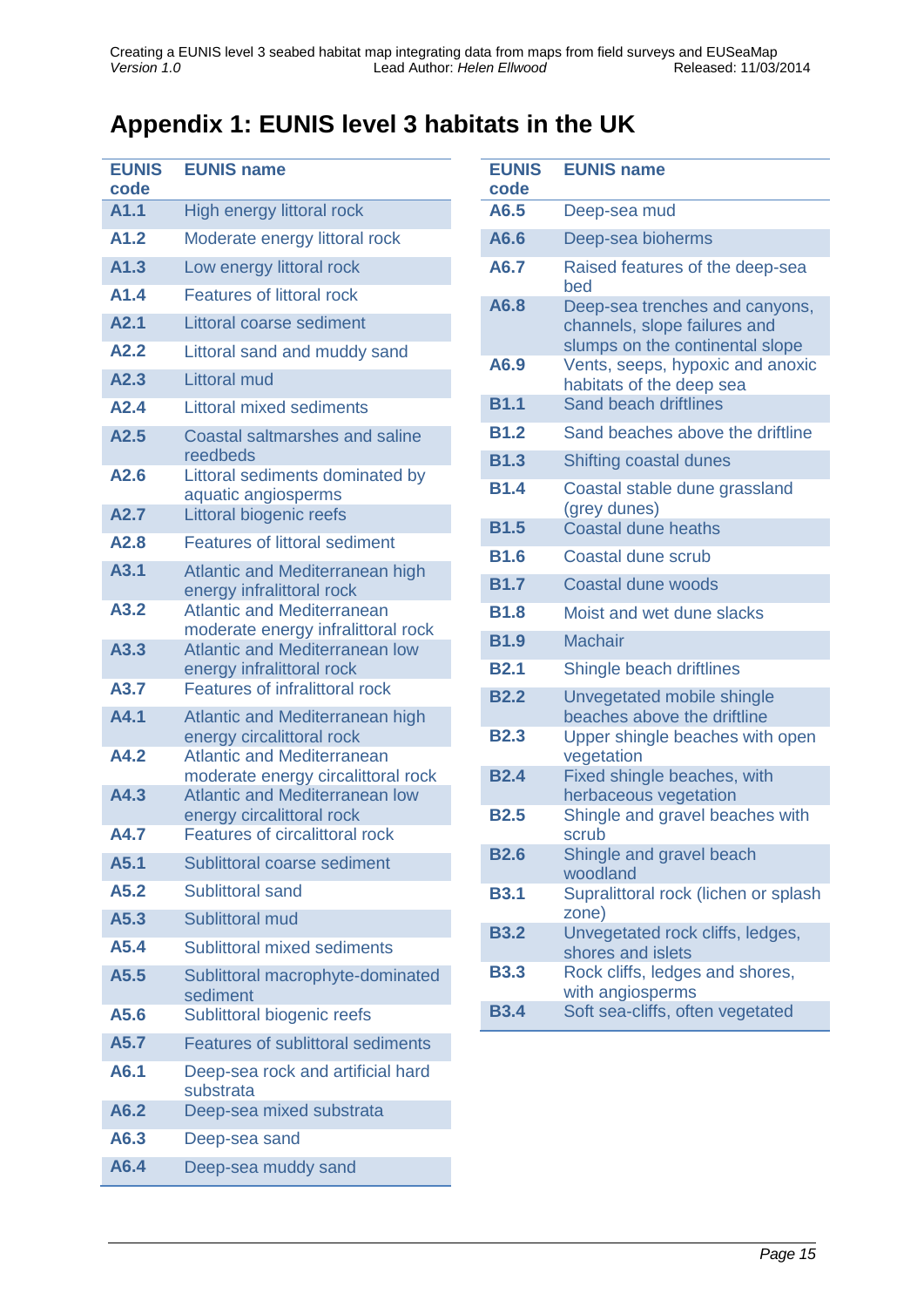## **Appendix 2: MESH Confidence Assessment Scoring System**

For an introduction to the MESH confidence assessment, see MESH Project (2008): [www.searchmesh.net/Default.aspx?page=1635.](http://www.searchmesh.net/Default.aspx?page=1635)

| <b>Confidence</b><br>field | $-1$<br>Confidence<br>group | <b>Confidence question</b> | Comments |
|----------------------------|-----------------------------|----------------------------|----------|
|                            |                             |                            |          |

#### **Remote sensing data collection**

<span id="page-15-0"></span>

| <b>RemoteTechnique</b>   | How good is the<br>remote sensing? | Were the techniques<br>used appropriate for the<br>ground type? | An assessment of whether the remote technique(s) used to produce this map<br>were appropriate to the environment they were used to survey. If necessary,<br>adjust your assessment to account for technique(s) which, although appropriate,<br>were used in deep water and consequently have a significantly reduced resolution<br>(i.e size of footprint):<br>$3 = technique(s)$ highly appropriate<br>$2 = technique(s)$ moderately appropriate<br>$1 = technique(s) in appropriate$                                                                                                                                                                                                                                                                                          |
|--------------------------|------------------------------------|-----------------------------------------------------------------|---------------------------------------------------------------------------------------------------------------------------------------------------------------------------------------------------------------------------------------------------------------------------------------------------------------------------------------------------------------------------------------------------------------------------------------------------------------------------------------------------------------------------------------------------------------------------------------------------------------------------------------------------------------------------------------------------------------------------------------------------------------------------------|
| <b>RemoteCoverage</b>    | How good is the<br>remote sensing? | Was the ground covered<br>appropriately?                        | An assessment of the coverage of the remote sensing data including<br>consideration of heterogeneity of the seabed:<br>Coverage scores - use these to determine coverage then combine with<br>heterogeneity assessment to derive final scores<br>3 = good coverage; 100% (or greater) coverage or AGDS track spacing <50m<br>2 = moderate coverage; swath approx 50% coverage or AGDS track spacing<br>< 100m<br>1 = poor coverage; large gaps between swaths or AGDS track spacing >100m<br><b>Final scores</b><br>$3 =$ good coverage OR moderate coverage + low heterogeneity<br>$2$ = moderate coverage + moderate heterogeneity OR poor coverage + low<br>heterogeneity<br>1 = moderate coverage + high heterogeneity OR poor coverage + moderate or<br>high heterogeneity |
| <b>RemotePositioning</b> | How good is the<br>remote sensing? | How were the positions<br>determined for the remote<br>data?    | An indication of the positioning method used for the remote data:<br>$3$ = differential GPS<br>2 = GPS (not differential) or other non-satellite 'electronic' navigation system<br>$=$ chart based navigation, or dead-reckoning                                                                                                                                                                                                                                                                                                                                                                                                                                                                                                                                                |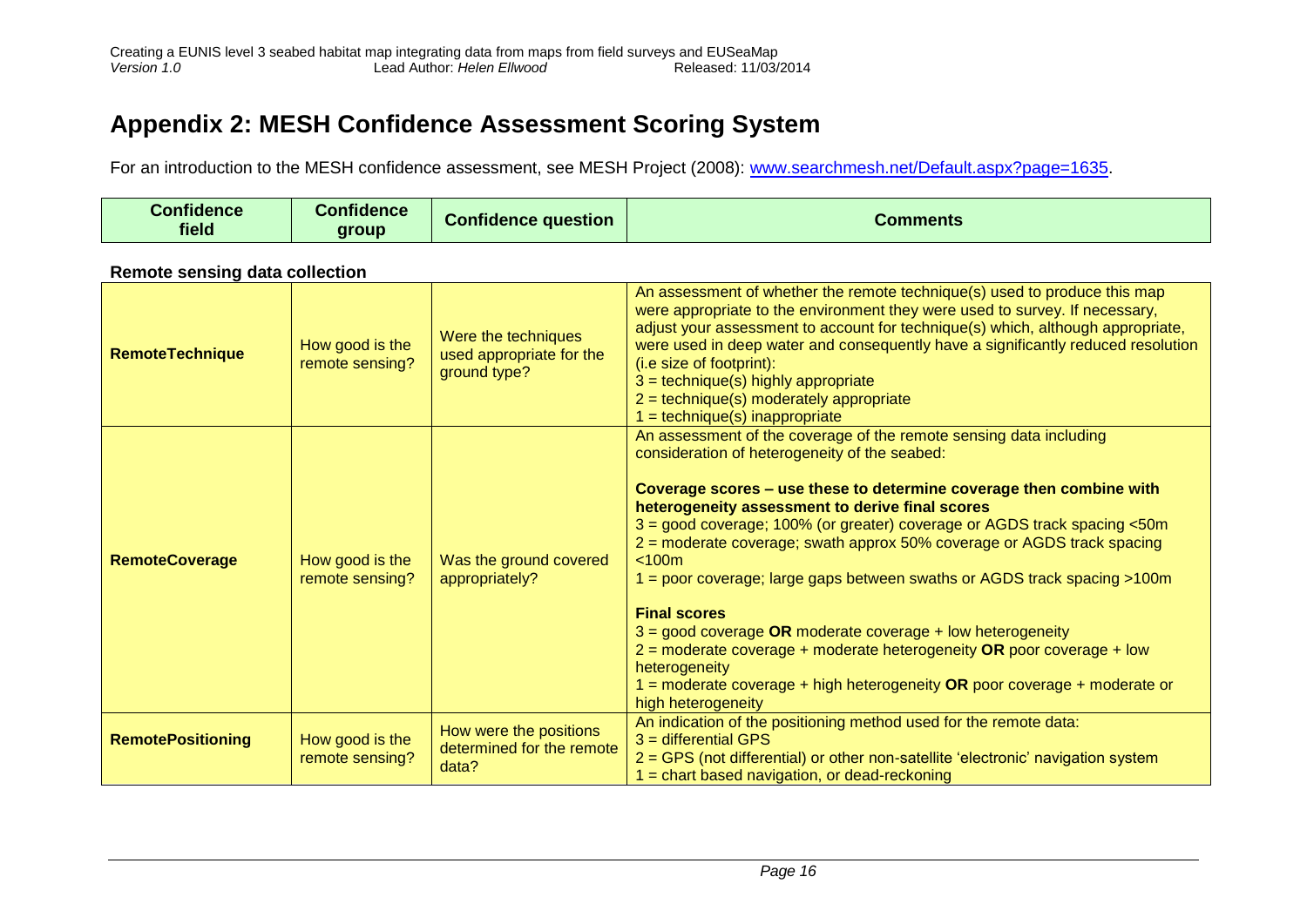| <b>RemoteStdsApplied</b> | How good is the<br>remote sensing? | Were standards applied<br>to the collection of the<br>remote data? | An assessment of whether standards have been applied to the collection of the<br>remote data. This field gives an indication of whether some data quality control<br>has been carried out:<br>$3$ = remote data collected to approved standards<br>$2$ = remote data collected to 'internal' standards<br>$=$ no standards applied to the collection of the remote data |
|--------------------------|------------------------------------|--------------------------------------------------------------------|-------------------------------------------------------------------------------------------------------------------------------------------------------------------------------------------------------------------------------------------------------------------------------------------------------------------------------------------------------------------------|
| <b>RemoteVintage</b>     | How good is the<br>remote sensing? | How recent are the<br>remote data?                                 | An indication of the age of the remote data:<br>$3 = 5$ yrs old.<br>$2 = 5$ to 10 yrs old.<br>$l = 510$ years old                                                                                                                                                                                                                                                       |

#### **Ground-truth data collection**

| <b>BGTTechnique</b> | How good is the<br>ground-truthing? | Were the techniques<br>used appropriate for the<br>habitats encountered?                                      | An assessment of whether the ground-truthing techniques used to produce this<br>map were appropriate to the environment they were used to survey. Use scores<br>for soft or hard substrata as appropriate to the area surveyed.<br>Soft substrata predominate (i.e. those having infauna and epifauna)<br>3 = infauna AND epifauna sampled AND observed (video/stills, direct human<br>observation)<br>2= infauna AND epifauna sampled, but NOT observed (video/stills, direct human<br>observation)<br>$=$ infauna OR epifauna sampled, but not both. No observation.<br>Hard substrata predominate (i.e. those with no infauna)<br>3 = sampling included direct human observation (shore survey or diver survey)<br>2 = sampling included video or stills but NO direct human observation<br>= benthic sampling only (e.g. grabs, trawls) |
|---------------------|-------------------------------------|---------------------------------------------------------------------------------------------------------------|---------------------------------------------------------------------------------------------------------------------------------------------------------------------------------------------------------------------------------------------------------------------------------------------------------------------------------------------------------------------------------------------------------------------------------------------------------------------------------------------------------------------------------------------------------------------------------------------------------------------------------------------------------------------------------------------------------------------------------------------------------------------------------------------------------------------------------------------|
| <b>PGTTechnique</b> | How good is the<br>ground-truthing? | How appropriate were the<br>sampling techniques to<br>determining the<br>geophysical nature of the<br>seabed? | An assessment of whether the combination of geophysical sampling techniques<br>was appropriate to the environment they were used to survey. Use scores for soft<br>or hard substrata as appropriate to the area surveyed.<br>Soft substrata predominate (gravel, sand, mud)<br>$3$ = full geophysical analysis: granulometry and/or geophysical testing (e.g.<br>penetrometry, shear strength)<br>2 = sediments described following visual inspection of grab or core samples (e.g.<br>slightly shelly, muddy sand)<br>$=$ sediments described on the basis of remote observation (by camera).                                                                                                                                                                                                                                              |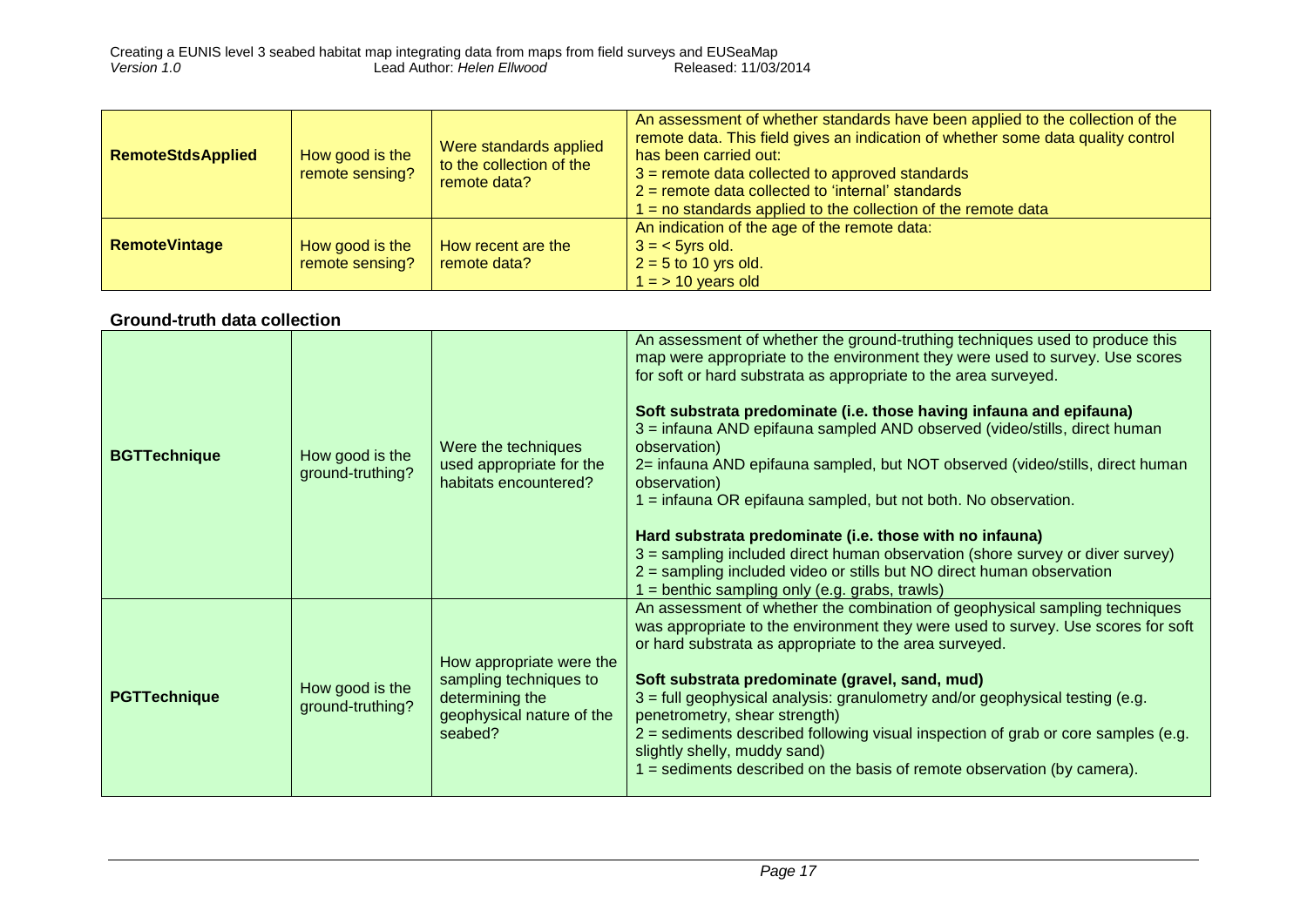|                      |                                           |                          | Hard substrata predominate (rock outcrops, boulders, cobbles)                    |
|----------------------|-------------------------------------------|--------------------------|----------------------------------------------------------------------------------|
|                      |                                           |                          | 3 = sampling included in-situ, direct human observation (shore survey or diver   |
|                      |                                           |                          | survey)                                                                          |
|                      |                                           |                          | 2 = sampling included video or photographic observation, but NO in-situ, direct  |
|                      |                                           |                          | human observation                                                                |
|                      |                                           |                          | $1 =$ samples obtained only by rock dredge (or similar)                          |
|                      |                                           | How were the positions   | An indication of the positioning method used for the ground-truth data:          |
| <b>GTPositioning</b> | How good is the                           | determined for the       | $3 =$ differential GPS                                                           |
|                      | ground-truthing?                          | ground-truth data?       | 2 = GPS (not differential) or other non-satellite 'electronic' navigation system |
|                      |                                           |                          | = chart based navigation, or dead-reckoning                                      |
|                      |                                           |                          | An assessment of what proportion of the polygons or classes (groups of polygons  |
|                      |                                           |                          | with the same 'habitat' attribute) actually contain ground-truth data:           |
| <b>GTDensity</b>     | How good is the                           | Was the density of       | 3 = Every class in the map classification was sampled at least 3 times           |
|                      | ground-truthing?                          | sampling adequate?       | $2$ = Every class in the map classification was sampled                          |
|                      |                                           |                          | = Not all classes in the map classification were sampled (some classes have no   |
|                      |                                           |                          | ground-truth data)                                                               |
|                      |                                           |                          | An assessment of whether standards have been applied to the collection of the    |
|                      | Were standards applied<br>How good is the |                          | ground-truth data. This field gives an indication of whether some data quality   |
| <b>GTStdsApplied</b> |                                           | to the collection of the | control has been carried out:                                                    |
|                      | ground-truthing?                          | ground-truth data?       | 3 = ground-truth samples collected to approved standards                         |
|                      |                                           |                          | $2 =$ ground-truth samples collected to 'internal' standards                     |
|                      |                                           |                          | = no standards applied to the collection of ground-truth samples                 |
|                      |                                           |                          | An indication of the age of the ground-truth data:                               |
| <b>GTVintage</b>     | How good is the                           | How recent are the       | $3 = 5$ yrs old                                                                  |
|                      | ground-truthing?                          | ground-truth data?       | $2 = 5$ to 10 yrs old                                                            |
|                      |                                           |                          | $1 = 10$ years old                                                               |

#### **Data interpretation**

| <b>GTInterpretation</b> | How good is the<br>interpretation? | How were the ground-<br>truthing data interpreted? | An indication of the confidence in the interpretation of the ground-truthing data.<br>Score a maximum of 1 if physical ground-truth data but no biological ground-truth<br>data were collected:<br>$3$ = Evidence of expert interpretation; full descriptions and taxon list provided for<br>each habitat class<br>$2$ = Evidence of expert interpretation, but no detailed description or taxon list<br>supplied for each habitat class<br>$\vert$ = No evidence of expert interpretation; limited descriptions available |
|-------------------------|------------------------------------|----------------------------------------------------|----------------------------------------------------------------------------------------------------------------------------------------------------------------------------------------------------------------------------------------------------------------------------------------------------------------------------------------------------------------------------------------------------------------------------------------------------------------------------------------------------------------------------|
|-------------------------|------------------------------------|----------------------------------------------------|----------------------------------------------------------------------------------------------------------------------------------------------------------------------------------------------------------------------------------------------------------------------------------------------------------------------------------------------------------------------------------------------------------------------------------------------------------------------------------------------------------------------------|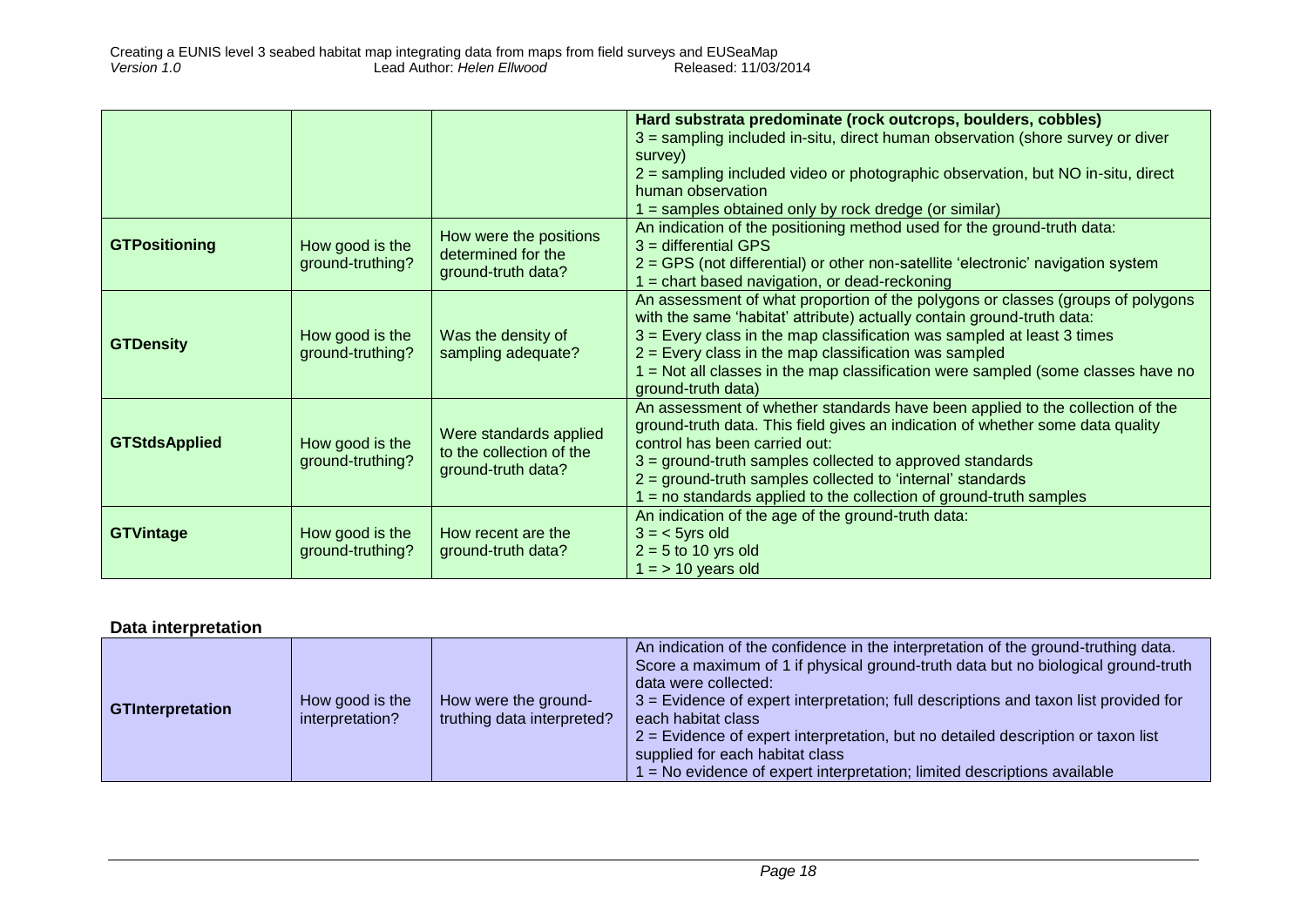| RemoteInterpretation | How good is the<br>interpretation? | Were the remote data<br>appropriately interpreted?  | An indication of the confidence in the interpretation of the remotely sensed data:<br>3 = Appropriate technique used and documentation provided<br>2 = Appropriate technique used but no documentation provided<br>= Inappropriate technique used<br>Note that interpretation techniques can range from 'by eye' digitising of side scan<br>by experts to statistical classification techniques. |
|----------------------|------------------------------------|-----------------------------------------------------|--------------------------------------------------------------------------------------------------------------------------------------------------------------------------------------------------------------------------------------------------------------------------------------------------------------------------------------------------------------------------------------------------|
| <b>DetailLevel</b>   | How good is the<br>interpretation? | What level of information<br>is contained?          | The level of detail to which the 'habitat' classes in the map have been classified:<br>$3$ = Classes defined on the basis of detailed biological analysis<br>2 = Classes defined on the basis of major characterising species or lifeforms<br>= Classes defined on the basis of physical information, or broad biological zones                                                                  |
| <b>MapAccuracy</b>   | How good is the<br>interpretation? | How accurate is the map<br>at representing reality? | A test of the accuracy of the map:<br>$3$ = high accuracy, proven by external accuracy assessment<br>$2$ = high accuracy, proven by internal accuracy assessment<br>= low accuracy, proved by either external or internal assessment OR no<br>accuracy assessment made                                                                                                                           |

#### **Note on Remote Coverage:**

The score for 'RemoteCoverage' should take account of both coverage **and** heterogeneity and this can be simply achieved in a *coverage x heterogeneity* matrix, as illustrated below:

|          |          | Heterogeneity |                 |             |  |
|----------|----------|---------------|-----------------|-------------|--|
|          |          | Low           | <b>Moderate</b> | <b>High</b> |  |
| Coverage | Poor     | 2             |                 |             |  |
|          | Moderate | 3             | 2               |             |  |
|          | Good     | 3             | 3               | 3           |  |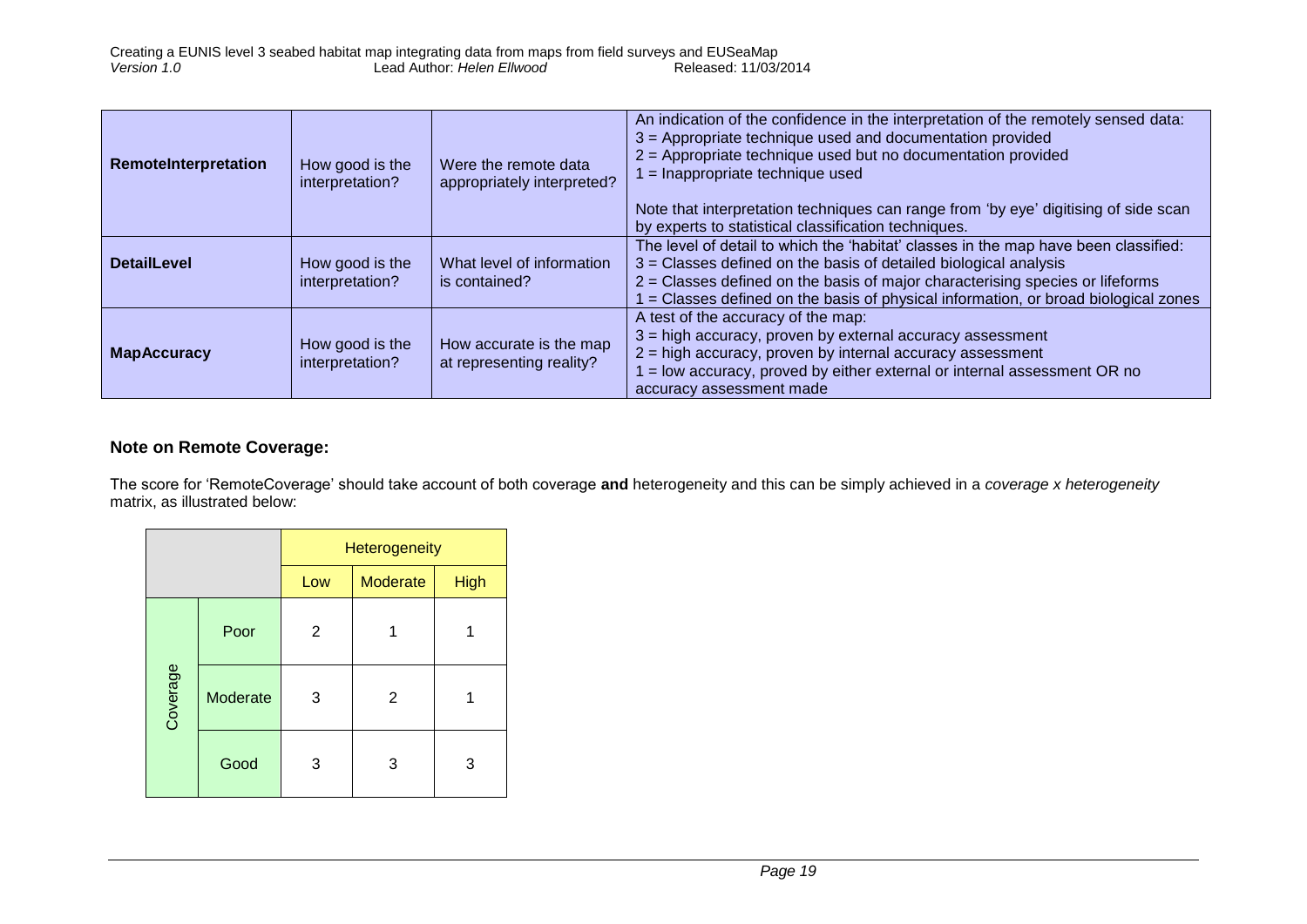## <span id="page-19-0"></span>**Appendix 3: Actions taken for overlapping studies with the same confidence scores**

Table 3: A list of overlapping mapping studies with identical scores for both the three-step confidence assessment and the MESH confidence assessment. These overlaps were resolved by expert judgement in stage 5 (see Section [3.5\)](#page-10-1). The globally unique identifier (GUI) of the maps chosen to 'win' in each situation is listed in column 1 ('GUI of chosen map'). The reason for each judgement is given in column 5 ('Justification'). A hyphen ('-') in columns 3 and 4 ('3-step score' and 'MESH score') indicates that a confidence score has not been calculated for either of the maps, usually due to the survey report and/or metadata not being available.

| <b>GUI of</b><br>chosen | <b>GUI of</b><br>loosing | 3-step<br><b>score</b> | <b>MESH</b><br>score | <b>Justification</b>                                                                                                                                                                                                                                       |
|-------------------------|--------------------------|------------------------|----------------------|------------------------------------------------------------------------------------------------------------------------------------------------------------------------------------------------------------------------------------------------------------|
| map                     | map                      |                        |                      |                                                                                                                                                                                                                                                            |
| GB000225                | GB000226                 | $\overline{0}$         | 24                   | GB000225 contains all intertidal data while GB000226<br>contains a mixture of subtidal and intertidal data;<br>therefore GB000225 was selected.                                                                                                            |
| GB000228                | GB000229                 | $\overline{2}$         | 74                   | At the polygon level, GB000228's intertidal polygons<br>overlap GB000229's subtidal polygons so following<br>stage 1 in Figure 2, GB000228 was selected.                                                                                                   |
| GB000232                | GB000235                 |                        |                      | The two maps have a negligible overlapping area -<br>slivers on the order of mm wide, therefore the choice is<br>insignificant. GB000232 was chosen because it is<br>more spatially detailed.                                                              |
| GB000233                | GB001069                 |                        |                      | The two maps have a negligible overlapping area -<br>slivers on the order of mm wide, therefore the choice is<br>insignificant. No clear factors to make a decision so<br>selected GB000233 to match the decision of a<br>previous contract (Frost, 2010). |
| GB000233                | GB001070                 |                        | ÷.                   | The two maps have a negligible overlapping area -<br>slivers on the order of mm wide, therefore the choice is<br>insignificant. No clear factors to make a decision so<br>selected GB000233 to match the decision of a<br>previous contract (Frost, 2010). |
| GB000239                | GB000240                 | $\overline{2}$         | 71                   | Both maps are from same original data, but GB000239<br>was chosen because it is more spatially detailed                                                                                                                                                    |
| GB000245                | GB000249                 |                        |                      | The two maps have a negligible overlapping area -<br>slivers on the order of mm wide, therefore the choice is<br>insignificant.                                                                                                                            |
| GB000247                | GB001070                 |                        |                      | The two maps have a negligible overlapping area -<br>slivers on the order of mm wide, therefore the choice is<br>insignificant. No clear factors to make a decision so<br>selected GB000247 to match the decision of a<br>previous contract (Frost, 2010). |
| GB000372                | GB000282                 |                        |                      | Both maps have some projection issues but<br>GB000372 seems less distorted.                                                                                                                                                                                |
| GB000287                | GB000374                 | 1                      | 42                   | The two maps have a negligible overlapping area -<br>slivers on the order of mm wide, therefore the choice is<br>insignificant. GB000287 was chosen because it's more<br>spatially detailed.                                                               |
| GB000293                | GB000288                 |                        | 42                   | The two maps have a negligible overlapping area -<br>slivers on the order of mm wide, therefore the choice is<br>insignificant. GB000293 was chosen because it's more<br>spatially detailed.                                                               |
| GB000292                | GB000289                 | 1                      | 42                   | At the polygon level, GB000292's intertidal polygons<br>overlap GB000289's subtidal polygons so following<br>stage 1 in Figure 2, GB000292 was selected.                                                                                                   |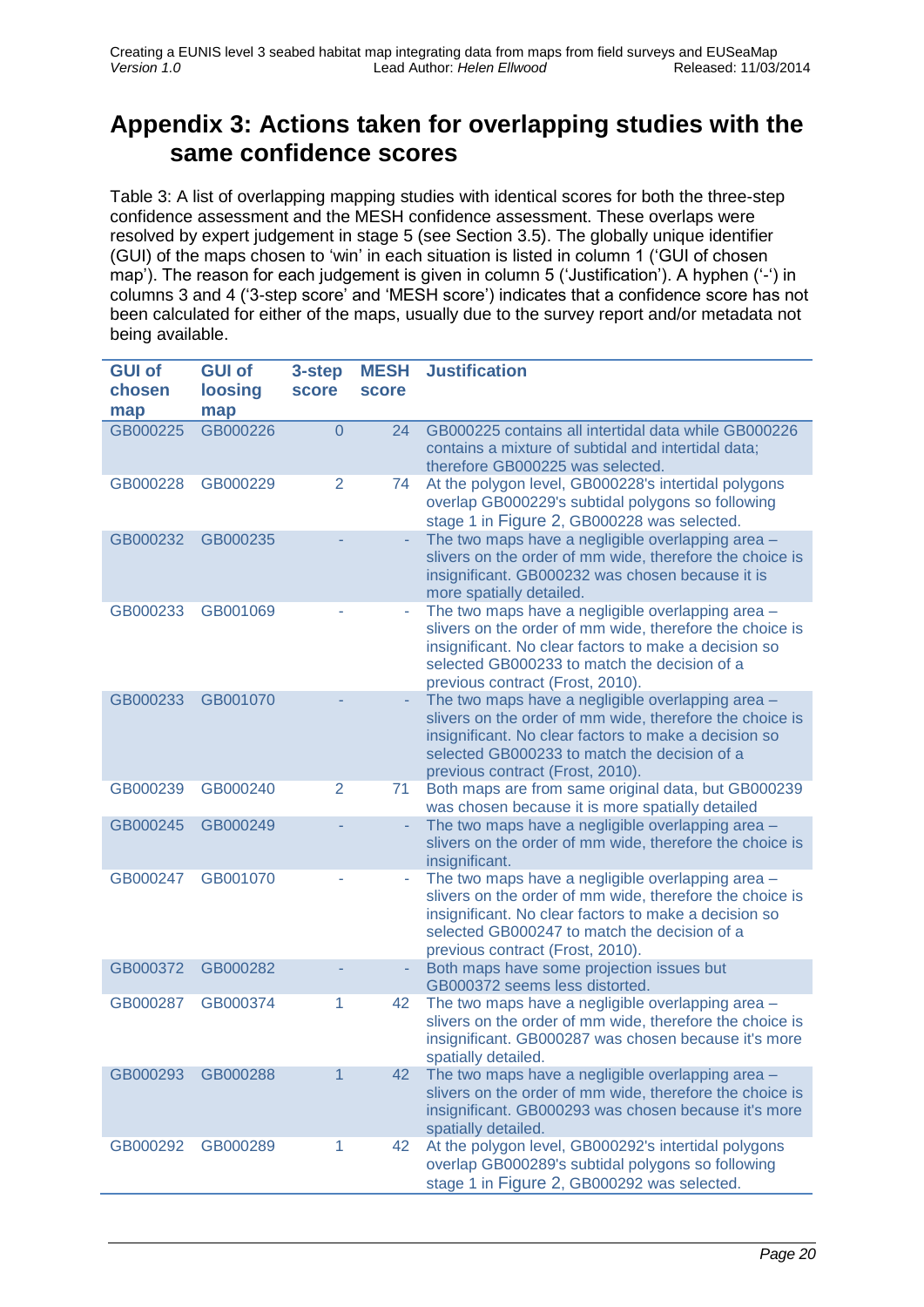| <b>GUI of</b><br>chosen<br>map | <b>GUI of</b><br>loosing<br>map | 3-step<br><b>score</b> | <b>MESH</b><br><b>score</b> | <b>Justification</b>                                                                                                                                                                                                                                       |
|--------------------------------|---------------------------------|------------------------|-----------------------------|------------------------------------------------------------------------------------------------------------------------------------------------------------------------------------------------------------------------------------------------------------|
| GB000293                       | GB000290                        |                        | 42                          | The two maps have a negligible overlapping area -<br>slivers on the order of mm wide, therefore the choice is<br>insignificant. GB000293 chosen because it's more<br>spatially detailed.                                                                   |
| GB000291                       | GB000646                        | 1                      | 42                          | The two maps have a negligible overlapping area -<br>slivers on the order of mm wide, therefore the choice is<br>insignificant. GB000291 chosen because it's more<br>spatially detailed.                                                                   |
| GB000292                       | GB000376                        |                        | 42                          | At the polygon level, GB000292's intertidal polygons<br>more often overlap GB000376's subtidal polygons so<br>following stage 1 in Figure 2, GB000292 was<br>selected.                                                                                     |
| GB000318                       | GB000317                        |                        |                             | Both maps agree on the habitat but GB000318 was<br>chosen because GB000317 contains data from the<br>1870s.                                                                                                                                                |
| GB000326                       | GB001070                        |                        |                             | The two maps have a negligible overlapping area -<br>slivers on the order of mm wide, therefore the choice is<br>insignificant. No clear factors to make a decision so<br>selected GB000326 to match the decision of a<br>previous contract (Frost, 2010). |
| GB000331                       | GB001069                        |                        |                             | The two maps have a negligible overlapping area -<br>slivers on the order of mm wide, therefore the choice is<br>insignificant. No clear factors to make a decision so<br>selected GB000331 to match the decision of a<br>previous contract (Frost, 2010). |
| GB000331                       | GB001070                        |                        |                             | The two maps have a negligible overlapping area -<br>slivers on the order of mm wide, therefore the choice is<br>insignificant. No clear factors to make a decision so<br>selected GB000331 to match the decision of a<br>previous contract (Frost, 2010). |
| GB000332                       | GB000335                        |                        | ÷                           | The two maps have a negligible overlapping area -<br>slivers on the order of mm wide, therefore the choice is<br>insignificant.                                                                                                                            |
| GB000923                       | GB000335                        |                        |                             | Both maps agree on the habitat way but GB000923<br>was chosen because it is more recent.                                                                                                                                                                   |
| GB000979 GB000978              |                                 |                        |                             | GB000978 sometimes goes above MHW, which is<br>incorrect. Therefore we have less confidence in its<br>spatial accuracy.                                                                                                                                    |
| GB100002                       | GB100003                        | 2                      | 62                          | Maps contain exactly the same data, so the choice<br>was inconsequential.                                                                                                                                                                                  |
| GB100003                       | GB100004                        | $\overline{2}$         | 62                          | Maps contain exactly the same data, so the choice<br>was inconsequential.                                                                                                                                                                                  |
| GB100018                       | GB100020                        | $\overline{2}$         | 64                          | Both maps agree on the habitat but GB100018 was<br>chosen because it is more spatially detailed.                                                                                                                                                           |
| GB100031                       | GB100083                        | $\overline{2}$         | 51                          | Both cite the same report as a reference and both<br>contain the same metadata but the data disagree. The<br>report contains no maps. GB100031 looks more likely<br>because it has infralittoral in shallow waters whereas<br>GB100083 has circalittoral.  |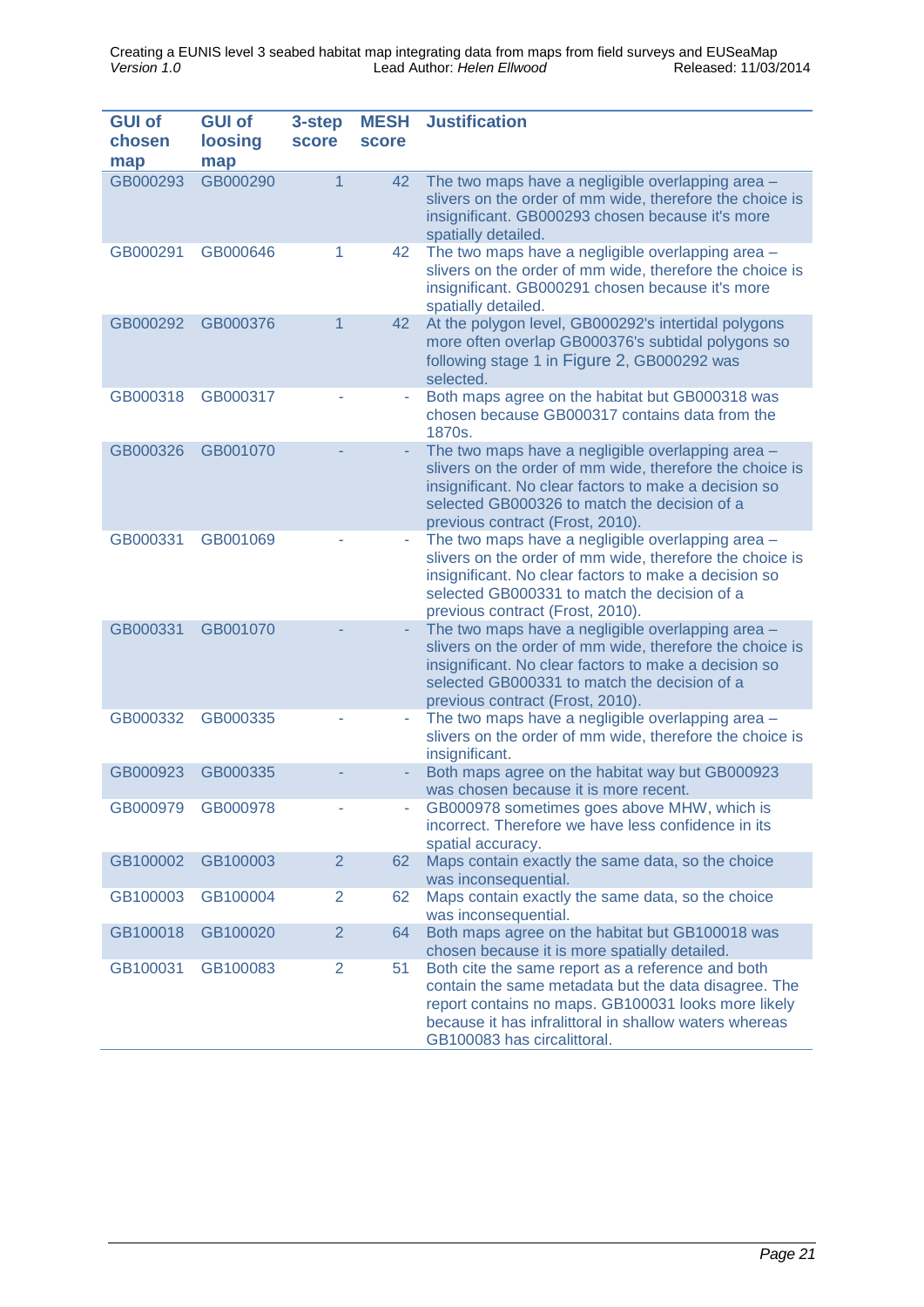# <span id="page-21-0"></span>**Appendix 4: Format for attribute table**

Table 4: The attribute table format is equivalent to the MESH Translated Habitat Data Exchange Format (Coltman, 2005), with the addition of three fields: HAB\_LEVEL3, SOURCE and CONFIDENCE.

| <b>Field</b>    | <b>Description</b>                                                                                                                                               | Input                                           |
|-----------------|------------------------------------------------------------------------------------------------------------------------------------------------------------------|-------------------------------------------------|
| <b>POLYGON</b>  | Identification number for each polygon                                                                                                                           | e.g. 103                                        |
| <b>GUI</b>      | Globally unique identifier for each original<br>dataset; use this to link to the accompanying<br>metadata spreadsheet to get more information<br>about the data. | e.g. "GB001037"                                 |
| <b>ORIG_HAB</b> | Original habitat description                                                                                                                                     | e.g. "Circalittoral rock with<br>faunal turf"   |
| <b>HAB TYPE</b> | Habitat type according to EUNIS habitat<br>classification                                                                                                        | e.g. "A4.31"                                    |
| <b>VERSION</b>  | Version of EUNIS used in HAB_TYPE field, if<br>relevant                                                                                                          | e.g. "EUNIS version 2007-<br>11"                |
| <b>DET MTHD</b> | Method of determining EUNIS habitat in<br>HAB_TYPE field, if relevant                                                                                            | e.g. "redetermination by<br>class"              |
| <b>DET_NAME</b> | Name of determiner                                                                                                                                               | e.g. "Joe Bloggs"                               |
| <b>DET DATE</b> | Date of determination of EUNIS habitat in<br>HAB_TYPE field, if relevant                                                                                         | e.g. "31/12/2009"                               |
| TRAN_COM        | Comment on the translation of original habitat<br>(ORIG_HAB) to EUNIS habitat in HAB_TYPE<br>field, if relevant                                                  | Free text                                       |
| <b>T_RELATE</b> | Relationship between original habitat<br>(ORIG_HAB) and EUNIS habitat (HAB_TYPE)                                                                                 | =/≈//#/S<br>(see JNCC, 2010 for<br>explanation) |
| <b>VAL_COMM</b> | <b>Validation comments</b>                                                                                                                                       | Free text                                       |
| EUNIS_L3        | Habitat type at level 3 of EUNIS                                                                                                                                 | e.g. "A4.3"                                     |